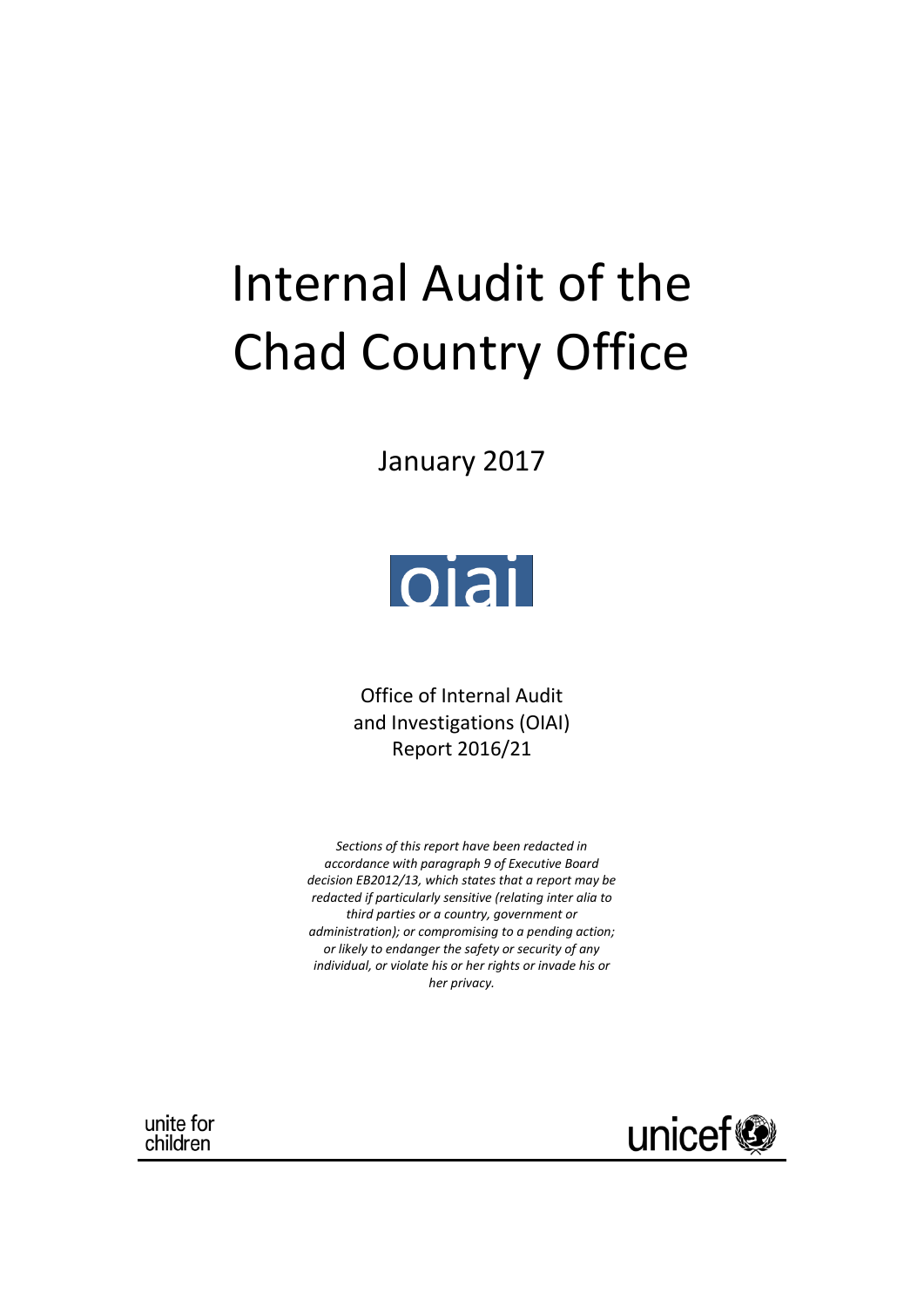## Summary

The Office of Internal Audit and Investigations (OIAI) has conducted an audit of the Chad Country Office. The audit sought to assess governance, programme management and operations support over the office's activities, and covered the period from January 2015 to May 2016.

The 2012-2016 country programme consists of six main programme components: *Child Survival and development*; *Basic education and gender parity*; *Child protection*; *Strategic communication*; *Social policies, planning, monitoring and evaluation*; and *Humanitarian action and emergency response*. There is also a cross-sectoral component. For the 2012-2016 period, it has a total budget of US\$ 152 million, out of which US\$ 57 million is regular resources (RR) and US\$ 95 million other resources (OR). RR are core resources that are not earmarked for a specific purpose, and can be used by UNICEF wherever they are needed. OR are contributions that may have been made for a specific purpose, and may not always be used for other activities without donor agreement. An office is expected to raise the bulk of the resources it needs for the country programme itself, as OR. There is an additional subcategory, OR (Emergency), which the office can obtain to cover humanitarian crises; the office had obtained such funds to the value of US\$ 12 million for the period 2012-2017.

The country office is based in N'Djamena and has four zone offices (Abéché, Moundou, Mongo and Mao).

#### Action agreed following the audit

The audit found that controls were functioning well over a number of areas. For example, the office organized joint field missions with partners to key projects each year to see their main results and areas for improvement. It also conducted comprehensive mid-year and annual reviews of programme implementation.

In order to simplify implementation involving Government partners, consultancies and supply plans were annexed to the workplans signed with Ministries every year. Comprehensive checklists were used for the processing of direct cash transfers (DCT) advance payments and liquidations, travel and all types of payments, to ensure completeness of the supporting documents.

An ethics briefing was organized each time a contract was issued or renewed. The office had also established mandatory and consultative committees with adequate membership composition and defined terms of reference.

However, as a result of the audit, and in discussion with the audit team, the country office has decided to take a number of measures. Eight are being implemented as high priority—that is, they concern issues that require immediate management attention. These are as follows:

- Ensure a comprehensive risk assessment and management to identify risks that may affect the achievement of results; train and guide staff members on risk assessment principles and processes; and establish a monitoring process for the implementation of planned mitigation actions.
- Strengthen human-resources capacity, and improve the recruitment process so that it is transparent, timely and fair. This will include addressing the staffing needs of the human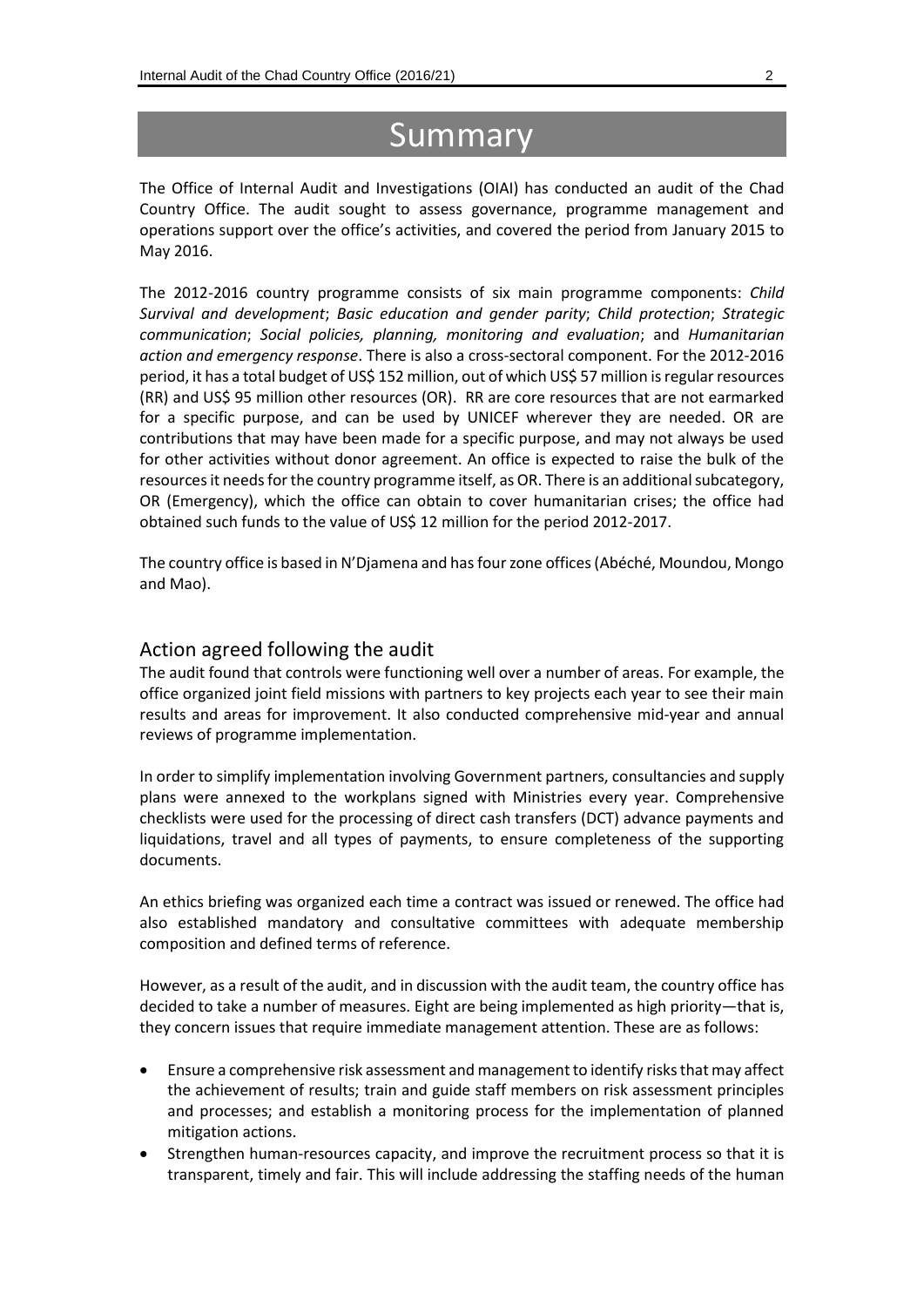resources unit, establishment of selection criteria for each recruitment, and provision of interviewing training to staff.

- Define criteria for the identification of NGOs with the best comparative advantage as partners for UNICEF, correctly apply the rules on the indirect costs, increase the quality of the information submitted to the Partnership Review Committee, and decrease the time needed for the review of proposed partnerships.
- Implement in full the Harmonized Approach to Cash Transfers (HACT). Clarify the HACT governance structure, strengthen monitoring of HACT implementation, assess the office's internal capacity to perform spot checks, define a complete workflow for assurance activities and their follow-up, and have staff and partners fully trained on the HACT process.
- Systematically analyse and address the causes for delays in the submission of donor reports, and monitor timeliness of submissions. Use a quality-review checklist and ensure that information in the reports is correct.
- Regularly prepare supply and distribution plans, and ensure they take into account existing balances. Ensure that deliveries are made in accordance with the agreed delivery dates. Assess Government logistics capacity and define an exit strategy from those logistics roles that should be performed by the Government. Introduce a process for periodic and coordinated end-user monitoring, involving programme and operations staff.
- Take steps to improve inventory management and storage, including storage of supplies as specified by their manufacturers, making proper agreements with partners for storage on their behalf, training of partners, and prompt recording of supplies in VISION. Store supplies according to the conditions specified by the manufacturer, and, where health and nutrition supplies have been subjected to extreme temperatures, ensure they are tested prior to their distribution.
- Check to ensure that the most economical and direct route is used for travel, make correct payments for Daily Subsistence Allowances, and identify causes of delays in certification of travel. Establish a process to ensure staff obtain required medical and security clearance before travel.

#### Conclusion

The audit concluded that the controls and processes over the Chad country office needed significant improvement to be adequately established and functioning. The measures to address the issues raised are presented with each observation in the body of this report. The Chad country office has prepared action plans to address the issues raised.

The country office, with support from the Regional Office, and OIAI will work together to monitor implementation of these measures.

Office of Internal Audit and Investigations (OIAI) January 2017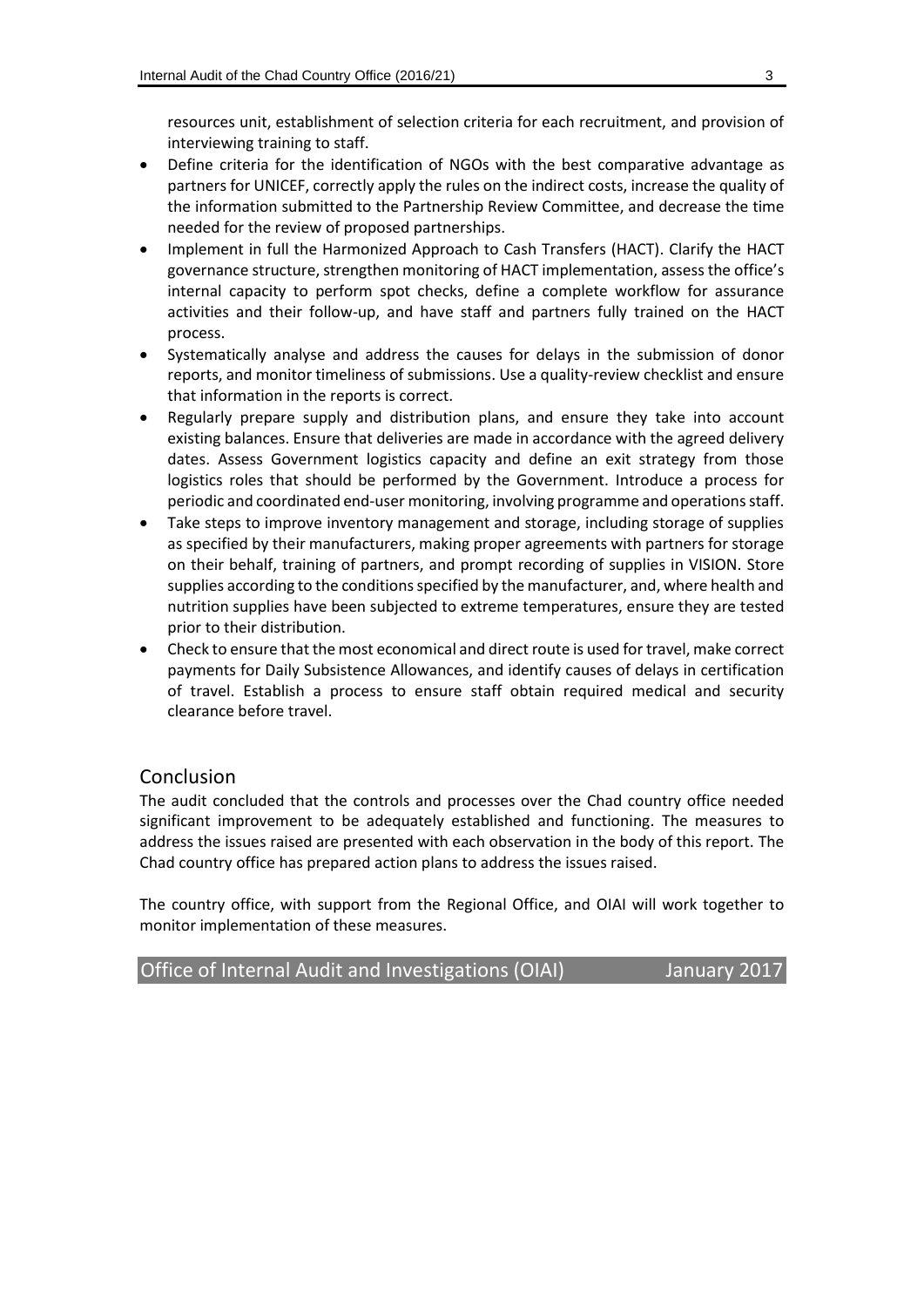## Contents

### **Summary 2**

| <b>Objectives</b>                        | 5  |
|------------------------------------------|----|
| <b>Audit Observations</b>                | 5  |
| Risk assessment                          | 5  |
| Vacancies and recruitment                | 6  |
| Learning and development                 | 9  |
| <b>Staffing structure</b>                | 10 |
| Management of zone offices               | 11 |
| Programme planning                       | 13 |
| Selection of partners                    | 14 |
| Harmonized Approach to Cash Transfers    | 16 |
| Programme monitoring                     | 19 |
| Donor reports                            | 20 |
| Cash-transfer management                 | 21 |
| Procurement                              | 22 |
| Contract management                      | 24 |
| Supply management                        | 25 |
| Inventory management                     | 27 |
| <b>Budget management</b>                 | 29 |
| <b>Travel and entitlements</b>           | 29 |
| Guesthouses                              | 31 |
| Records management                       | 31 |
| Information and communication technology | 32 |

### **Annex A: Methodology, and definition of priorities and conclusions 34**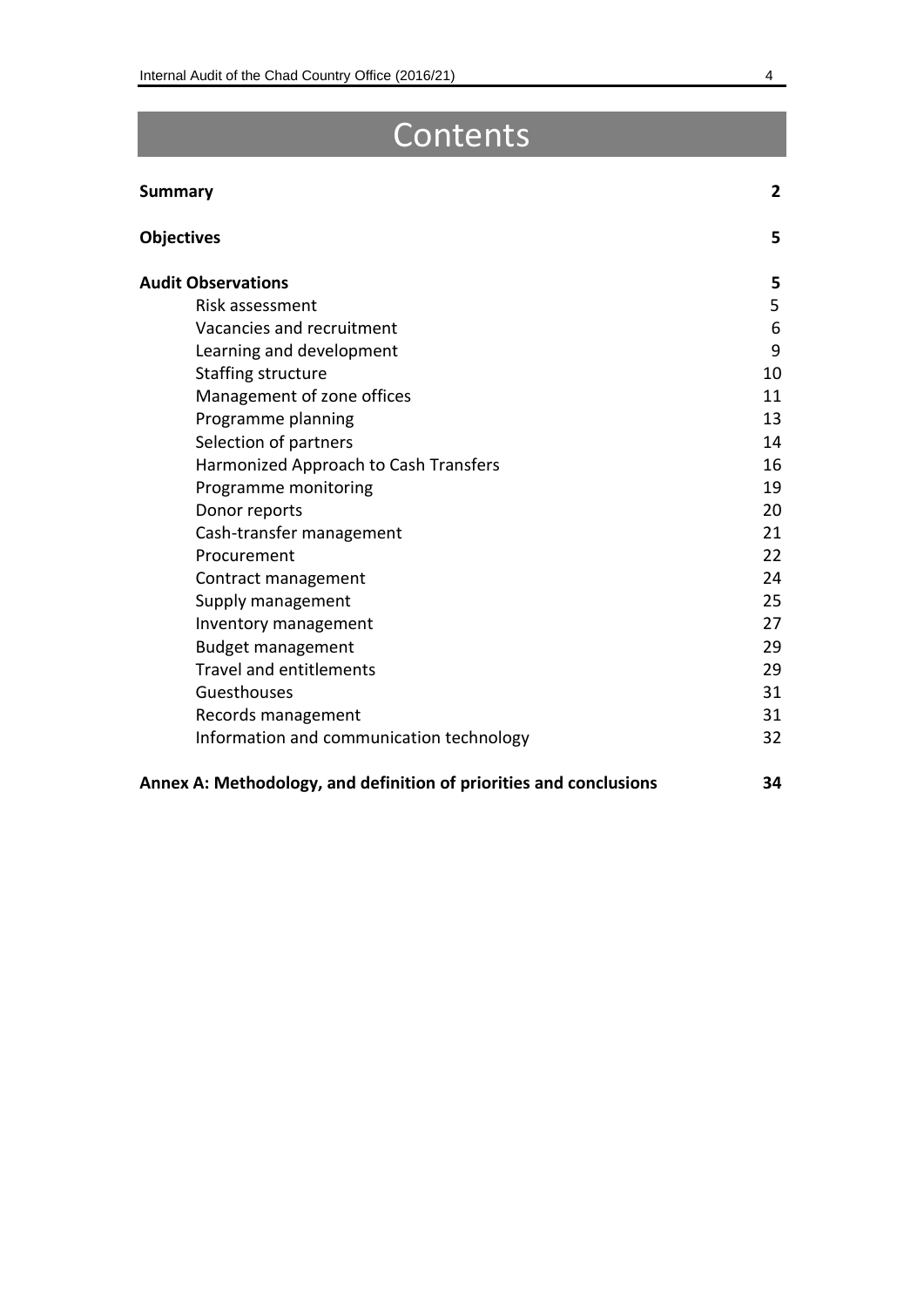## **Objectives**

The objective of the country office audit is to provide assurance as to whether there are adequate and effective controls, risk management and governance processes over a number of key areas in the office. In addition to this assurance service, the audit report identifies, as appropriate, noteworthy practices that merit sharing with other UNICEF offices.

## Audit Observations

#### Risk assessment

-

UNICEF's Enterprise Risk Management (ERM) policy requires offices to have processes for periodic and ongoing identification and assessment of risks that may have an impact on their objectives. This is done partly through conducting Risk and Control Self-Assessment (RCSA). This is a structured and systematic process for the assessment of risk to an office's objectives and planned results, and the incorporation of action to manage those risks into workplans and work processes. The risks and their mitigation measures are recorded in a risk and control library.

According to the ERM guidelines, offices should regularly monitor implementation of mitigation measures for significant risks. They should also update their RCSA annually – or more often if required for emerging and declining significant risks. This can be done by including the significant risks and relevant action plans in the annual management plan, and involving the office management team in periodic monitoring.

The office had updated its risk profile in 2015 and 2016 and had uploaded it in inSight.<sup>1</sup> The risk assessment process had been participatory. Seven risk areas were identified as high: Fraud and misuse of resources; governance and accountability; information and communication technology (ICT); natural disasters; results-based management and reporting; safety and security; and supply and logistics. To mitigate and manage the risks, action plans were drawn up with identification of risk owners and timeline.

However, the audit found that there were some significant risks in the country and zone offices that were not included in the process. For instance, the human resources unit that supports almost 200 staff in N'Djamena and six other locations had been without a head, and had not been adequately staffed, for over a year (see observation *Vacancies and recruitment*, p6 below). Also omitted from the office's risk assessment was the potential impact of the transition to UNICEF's new Global Shared Services Centre (GSSC), which is taking over processing of numerous transactions previously dealt with in country offices. The Chad Country Office had been selected as one of those offices that would transfer some its current functions to GSSC later in 2016, and this will have an impact on the office's operations and on the profile of certain posts.

<sup>&</sup>lt;sup>1</sup> inSight (sic) is the performance component in UNICEF's management system, VISION (Virtual Integrated System of Information). inSight streamlines programme and operations performance management, increases UNICEF staff access to priority performance information, and assists exchanges between country offices, regional offices and HQ divisions, as everyone sees the same data/information.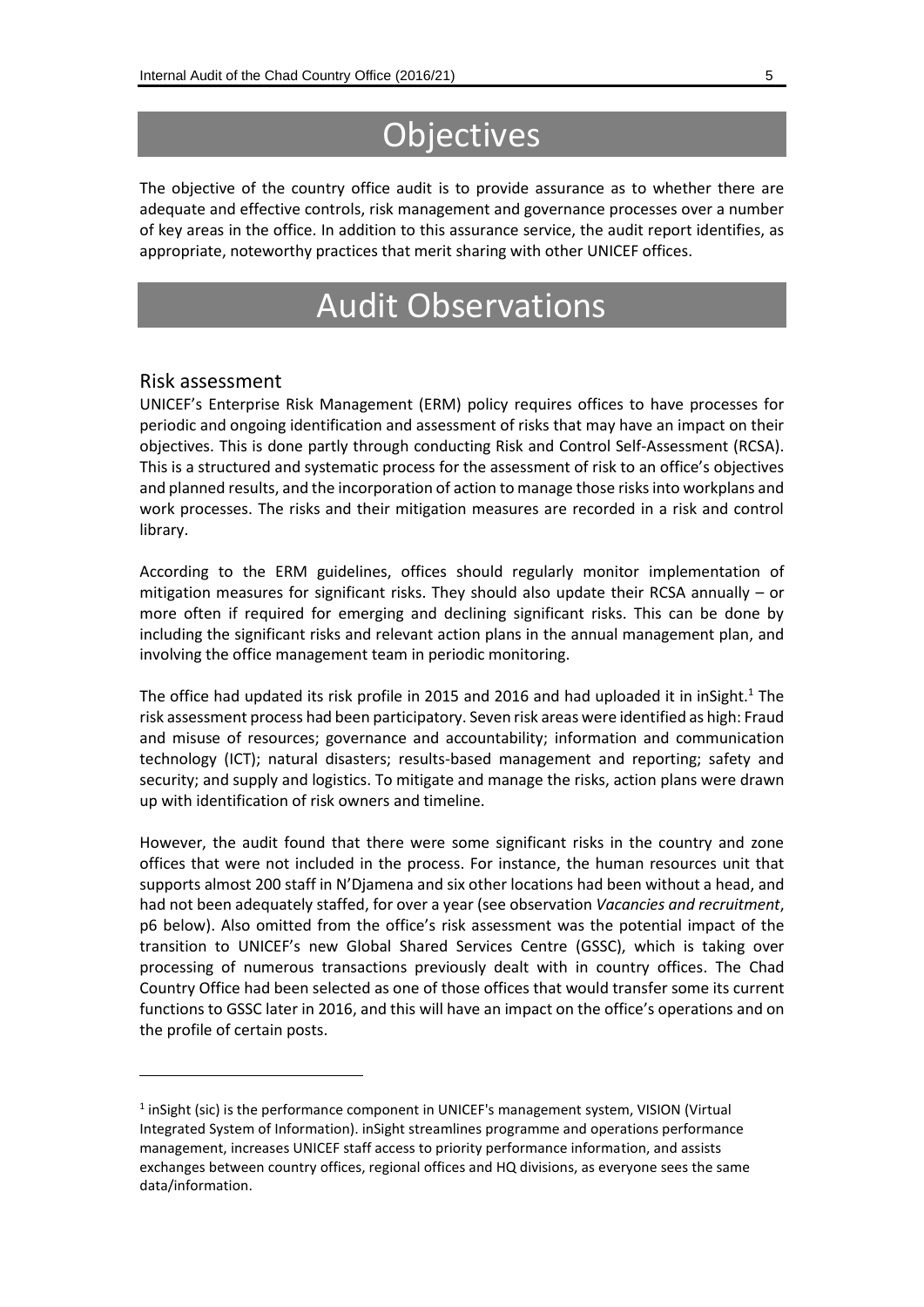In addition, a risk arose from a structural gap between the budget allocated to the operations section and its management, resulting to obligations to third parties at times not being paid promptly; this can expose UNICEF to reputational risk. (This issue is dealt with further in the observation *Budget management*, p28 below).

Finally, zone offices' specific risks and challenges were not reviewed and considered and relevant action plans developed. Interviews with the section and zone-office chiefs suggested that the process of risk assessment was not well understood. In particular, they did not understand that they needed to identify and record risks that could prevent them from achieving their set objectives. This appears to have been due largely to a lack of training and guidance.

The audit also found that for the significant risks that the office did identify, there was no system for monitoring implementation of the action plans to mitigate them. For instance, in 2015, supply and logistics activities were considered as high risk. The action plans to mitigate the risk included joint planning and monitoring visits by both programme and supply/logistics staff; and a comprehensive market survey and evaluation of major suppliers. These had not been done as of the time of audit (see also the observation *Procurement*, p22 below). The audit was unable to confirm the status of implementation of 2016 action plan.

**Agreed action 1 (high priority):** The country office agrees to:

- i. Ensure comprehensive risk assessment and management at both the country and zone offices levels, so as to identify significant risks that may affect the achievement of results.
- ii. Train and guide staff members on risk assessment principles and processes.
- iii. Establish a monitoring process for the implementation of planned mitigation actions.

Staff responsible for taking action: March 2017 Date by which action will be taken: ERM focal point/Chief SPPME

#### Vacancies and recruitment

The office had 189 established posts. Of these, 35 were vacant, 22 of them for more than a year. The audit noted that those 22 included key senior positions like Human Resources Manager (13 months); WASH<sup>2</sup> Specialist (vacant for 2.5 years); Chief of Abéché field office (1.5 years); Education Specialist (1.5 years); and Nutrition Specialist (1.5 years). Prolonged vacancies limited the office's operating capacity and put strain on the existing staff. The office stated that these posts were vacant due to insufficient funding, and that the functions of some of the vacant posts were carried out by staff on temporary appointments.

The office did complete 71 recruitments during the period under audit (January 2015-May 2016). Selection panel members were duly appointed and a Central Review Body (CRB) for national recruitment was put in place. However, the audit made a number of observations on the recruitment process.

*Time taken:* Where recruitment did take place, the process was protracted. For national posts, the office had a key performance indicator of 60 days from the closing date on the advertisement to the issue of an offer letter; for international posts it was 90 days. The audit

-

<sup>2</sup> WASH: Water, Sanitation and Hygiene.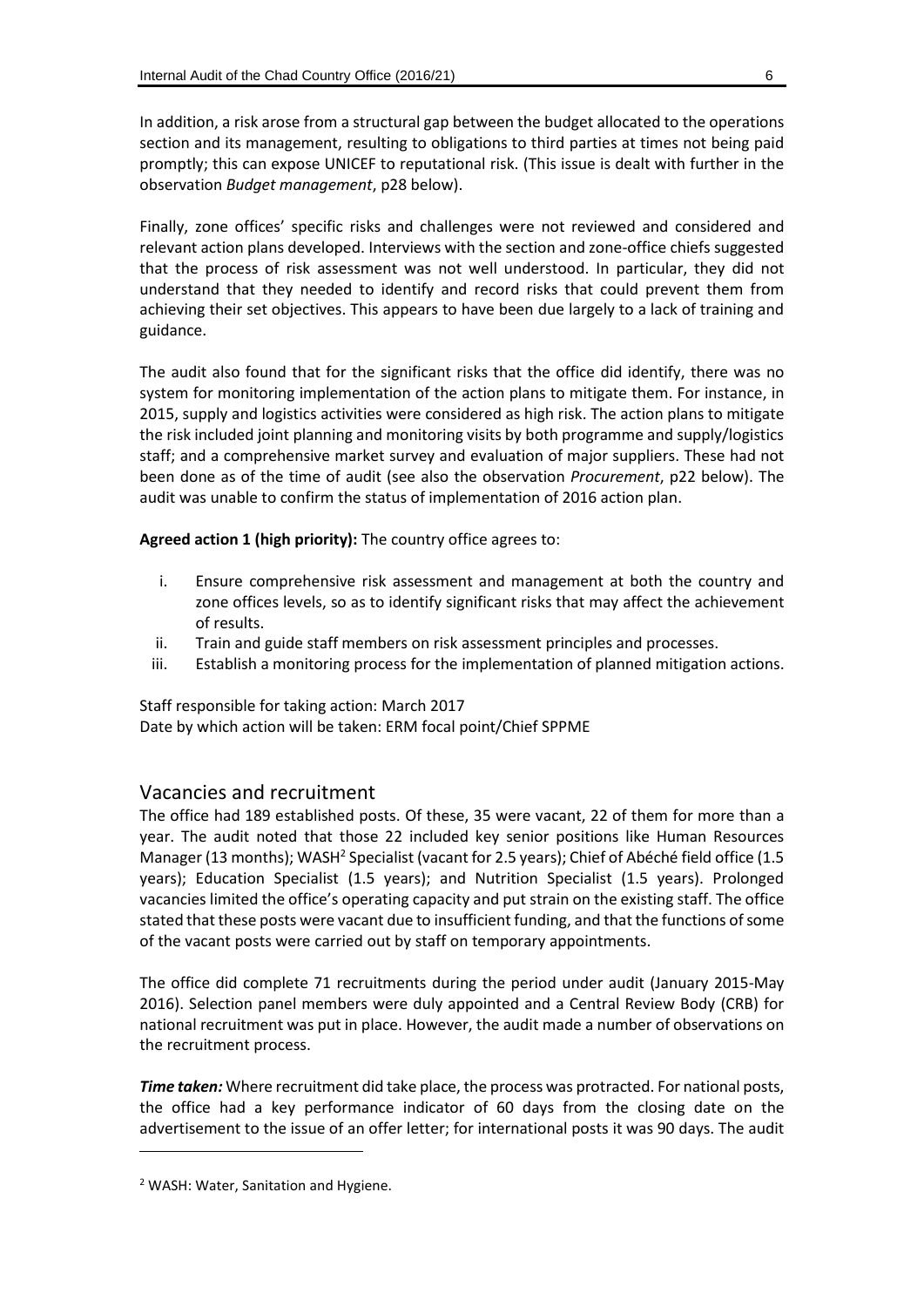reviewed a sample of eight national recruitment cases and found it took an average of 156 days to complete the process, with only one case of the eight meeting the 60-day standard. The delays were mostly between closing date and interview of shortlisted candidates, which took an average of 97 days; there was an additional 32 days from interviews to CRB review, and another 26 days from that to issue of offer letter. The equivalent information for international posts(IPs) was not available. (The office stated that IP recruitments were shared between NYHQ and the country office and that it did not maintain that information.)

*Selection by desk review:* The audit found that in three cases out of 10 tested, a desk review was used to select and appoint a candidate. Thisis allowed for emergency countries, but there was no record of why this procedure was used for these posts and not for the others. In one case the desk review only considered two candidates (it should have a minimum of three, in line with UNICEF Executive Directive on Staff Selection CF/EXD/2013/04). In one instance, the candidate was directly selected by the Representative out of 109 candidates. The office said this was justified by the emergency situation, but it did not comply even with emergency recruitment procedures, which require that a desk review at least is completed. The office did not maintain a local talent group, which could have enabled more speedy and efficient selection.

*Selection process:* For local positions recruited through a competitive process, the office had no system to ensure that all the applications were considered and that the submission date had been respected. For example, the office accepted job applications either by email or deposited in a box kept for that purpose. The audit found seven applications dated June 2015 in one of the boxes for posts advertised in that month. These applications had been overlooked. Three of the seven applicants had emailed their applications as well, and those had been considered, but the remaining four had not.

In one instance, a candidate had to retake a test because his file had been deleted by a virus on the computer. However, the test was not cancelled for all the other candidates, which raised questions over the fairness and transparency of the recruitment process.

Several other weaknesses were noted in the selection process:

 $\overline{a}$ 

- In two instances, a candidate was added to the longlist sent from New York, without any indication as to whether they fitted the post criteria or had applied on time. This candidate was the one finally selected.
- Selection criteria for the establishment of the shortlist were not defined.
- The pass mark for the written test was defined only after the test.

In three of the 10 sampled cases, the recruitment processes were discontinued mid-way without any reason being recorded. The office told the audit team that the cause was lack of funding, but its availability ought to have been confirmed prior to the commencement of the process.

Competency-based interviewing (CBI):<sup>3</sup> It is helpful if sufficient members of the selection

 $3$  Candidates for UN posts must receive a competency-based interview in which they should demonstrate the core "competencies" that the organization is seeking. In a competency-based interview, a candidate is asked to demonstrate that they have the necessary skills and experience ("competencies") by explaining occasions on which they have dealt with the challenges they are likely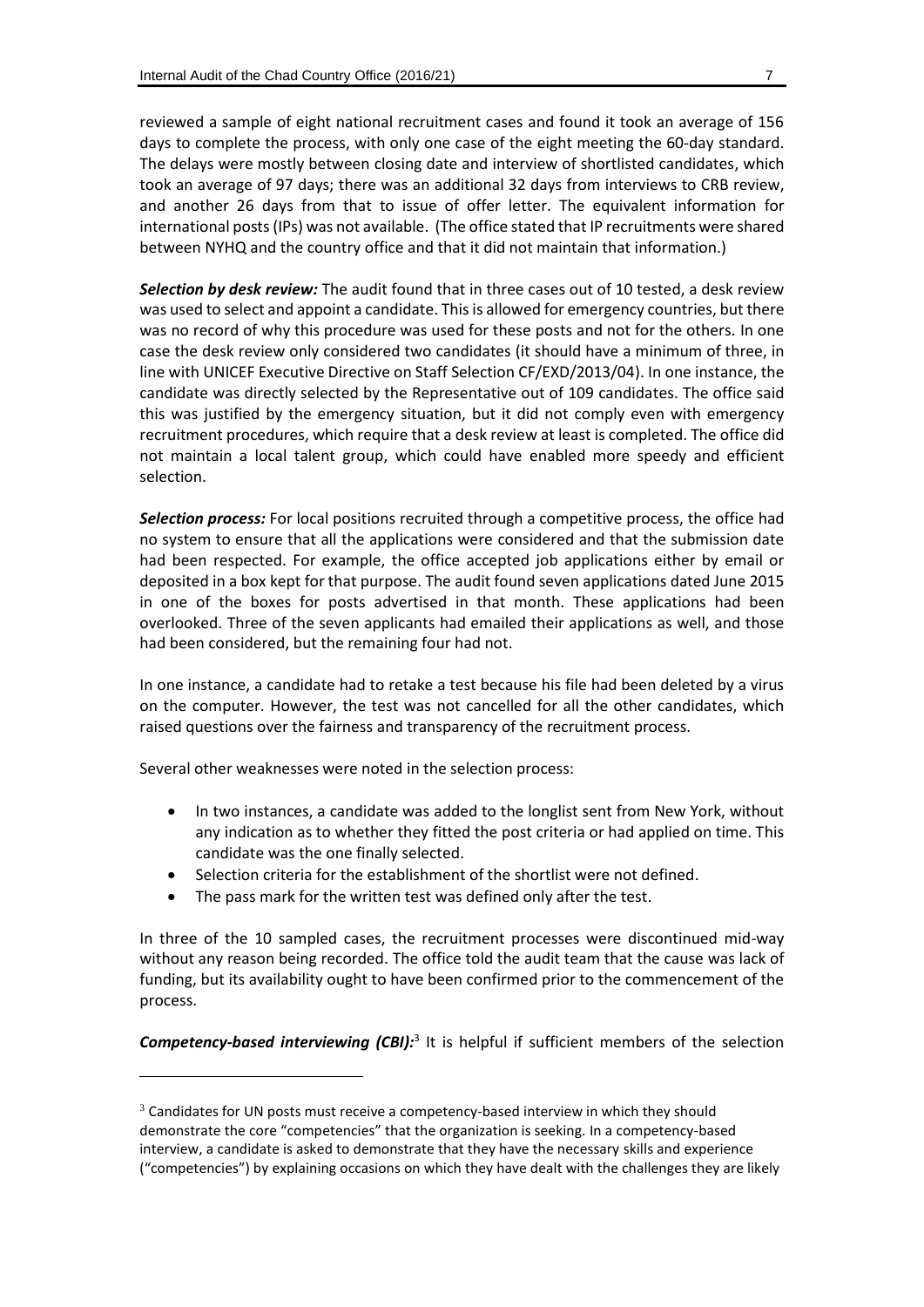-

panel that assesses short-listed candidates are trained in UNICEF's competency-based interview (CBI) techniques. This will help them apply the selection policy correctly. The audit reviewed a sample of 18 selection panel members who had participated in recruitment exercises between January 2015 and May 2016 and found that five had not been trained in CBI.

These weaknesses in the recruitment process were corroborated by staff interviews and also by the results of the most recent Global Staff Survey, 4 in which staff expressed concern about the transparency and fairness of the recruitment process in the office. Some actions had already taken, for example creation of a functional mailbox to which applications were supposed to be sent, and always having an international staff member sit on panels for the recruitment of GS staff.

Failure to ensure that the selection process is effective, efficient, fair and transparent increases the risk of incorrect conclusions and decisions on selection of candidates in addition to creating an environment of distrust among staff and reputational risk.

The audit also noted that the Human Resources (HR) unit was not adequately resourced and that this had probably contributed to the weaknesses in the recruitment process, including the delays. The unit supported all the staff based in the country office in N'Djamena, in the four zone offices, and in the two project offices.<sup>5</sup> The HR unit was also involved in the recruitment of consultants, staff development, and other HR-related roles.

However, the unit had been without a head (established at the P4 level), for more than a year. It was relying on one HR officer (National Officer, or NO2), a senior HR Assistant (G7) and a HR Assistant at the G5 level. In the absence of the P4 HR manager, the office engaged a P2 staff member on temporary assistance (TA) basis. The TA was supported by two other staff members – NO2 and general service (GS) – until April 2016, when another GS staff member joined the unit. Even then, the unit remained inadequately staffed and ill-equipped to deal with all its responsibilities.

This had become critical now that the office was preparing for a new country programme, with the associated HR management implications. The office stated that it did not have enough funds for the recruitment of an HR manager (a post that, in most offices, would be funded from Regular Resources). However, the office had not considered how it would manage the staffing gap in future, in view of this lack of funding.

to meet in the post for which they are applying. The competency-based interview is the only mandatory interview in the recruitment process, and covers core competencies sought by the organization as a whole. However, the recruiting unit may, if it wishes, conduct a further interview or test based on the functional skills sought for the specific job.

<sup>4</sup> UNICEF's Global Staff Survey, first launched in 2008, is an exercise to increase understanding between staff and management by gathering opinion on a range of staff-related issues, including internal relationships and communications, transparency and accountability, work/life balance and efficiency. All staff are invited to participate; the responses are confidential, and the results are anonymized.

<sup>&</sup>lt;sup>5</sup> A project office is not the same thing as a zone office. It is an organizational entity established in the following situations: where UNICEF's assistance is through a multi-country programme managed by an area office or through a joint Country Programme; where specific functions are performed in a location outside the country; or where UNICEF has no official presence in a location but posts are assigned to it for specific purposes.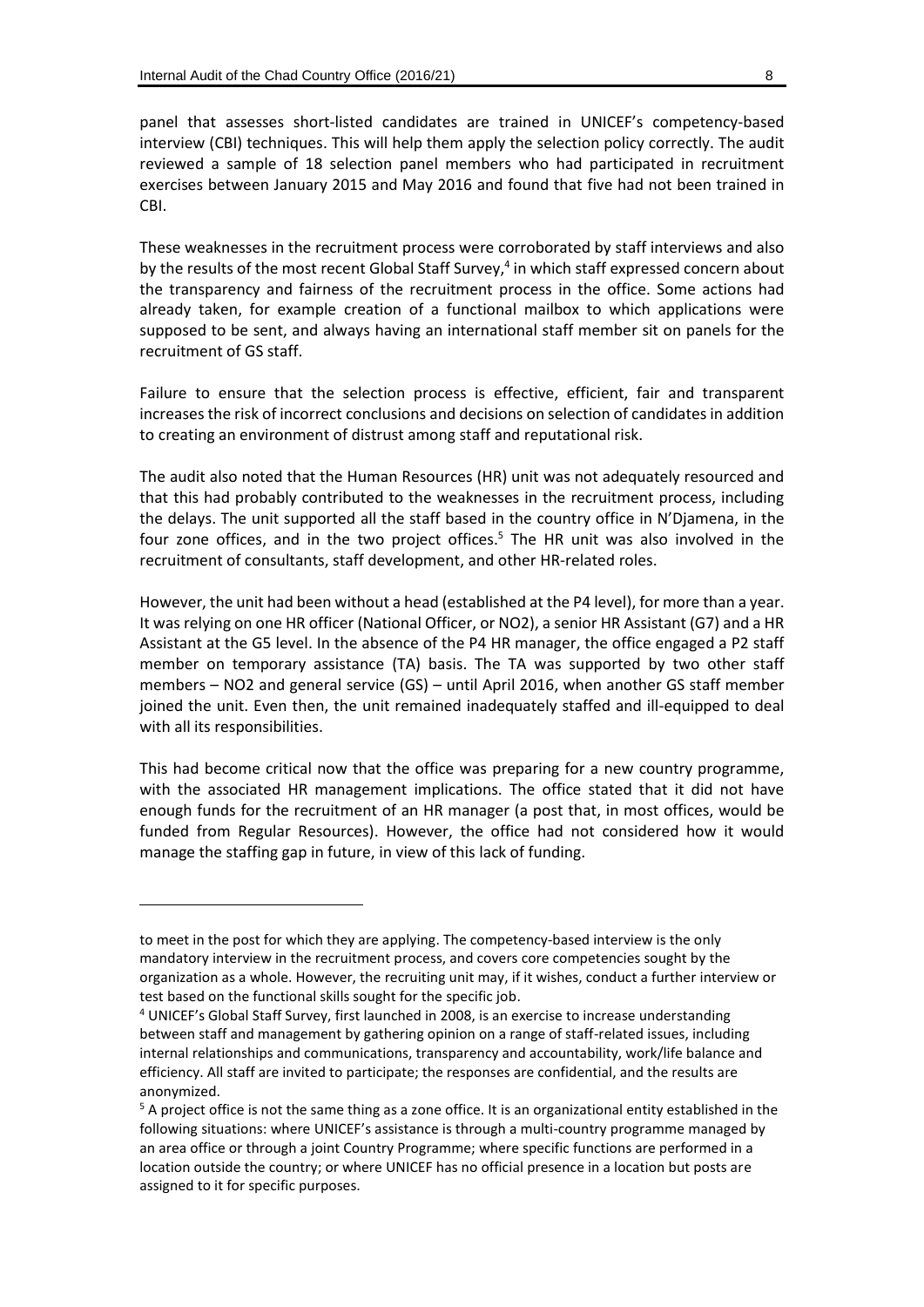#### **Agreed action 2 (high priority):** The country office agrees to:

- i. Conduct a review of all the vacant posts and, in the context of the new country programme, draw up a plan to recruit for those posts that will be needed and request abolition of those that will not.
- ii. Review the HR unit's staffing needs and prioritize filling the post of the unit manager.
- iii. Establish selection criteria for each recruitment, and ensure that all recruitment follows UNICEF hiring procedures.
- iv. Identify the causes of delays in recruiting staff and implement corrective measures to ensure recruitment is completed within the established timeline.
- v. Ensure that each staff selection panel contains sufficient members who have attended UNICEF required training on interviewing techniques.

Staff responsible for taking action: Chief of Operations and Human Resources Manager Date by which action will be taken: April 2017

#### Learning and development

The office had a Learning and Development Committee whose membership and roles were described in the Annual Management Plan (AMP). It was supposed to meet quarterly. The office stated that the committee had met five times during the period 2015 to May 2016, but minutes had been prepared for only two meetings.

Learning plans had been prepared in 2015 and 2016 and annexed to the AMP. The plan for 2015 only reflected individual training for 30 staff members. The 2016 plan had 22 items of approved training for individuals, and one group event. However, there was no evidence that these plans had been linked to office priorities and skills gaps as well as to the professional development needs of individual staff members. For example, in one zone office visited, the audit found that some staff members in Operations had not received basic training on UNICEF's management and accounting system, VISION, increasing the risk of errors in accounting and other transactions. The audit noted that, overall, the criteria for the approval of individual training requests had not been formally defined.

The implementation of the 2015 plan was also low, at 13 of the 30 approved training activities. There had been no analysis of why. Furthermore, the office did not keep track of the training actually taken by each staff member, which meant that it could not monitor implementation of planned learning activities.

#### **Agreed action 3 (medium priority):** The country office agrees to:

- i. Implement a learning and development plan, matched to an appropriate budget that is linked to the office priorities and skills gaps, as well as to the professional development needs of individual staff members.
- ii. Analyse the execution of the training plan each year, and the reasons for any shortfall in implementation, in order to address any identified bottlenecks.
- iii. Ensure that the Learning and Development Committee meets periodically to prepare the office learning plan and monitor its implementation.

Staff responsible for taking action: Learning and Development Chair/Human Resources Manager

Date by which action will be taken: March 2017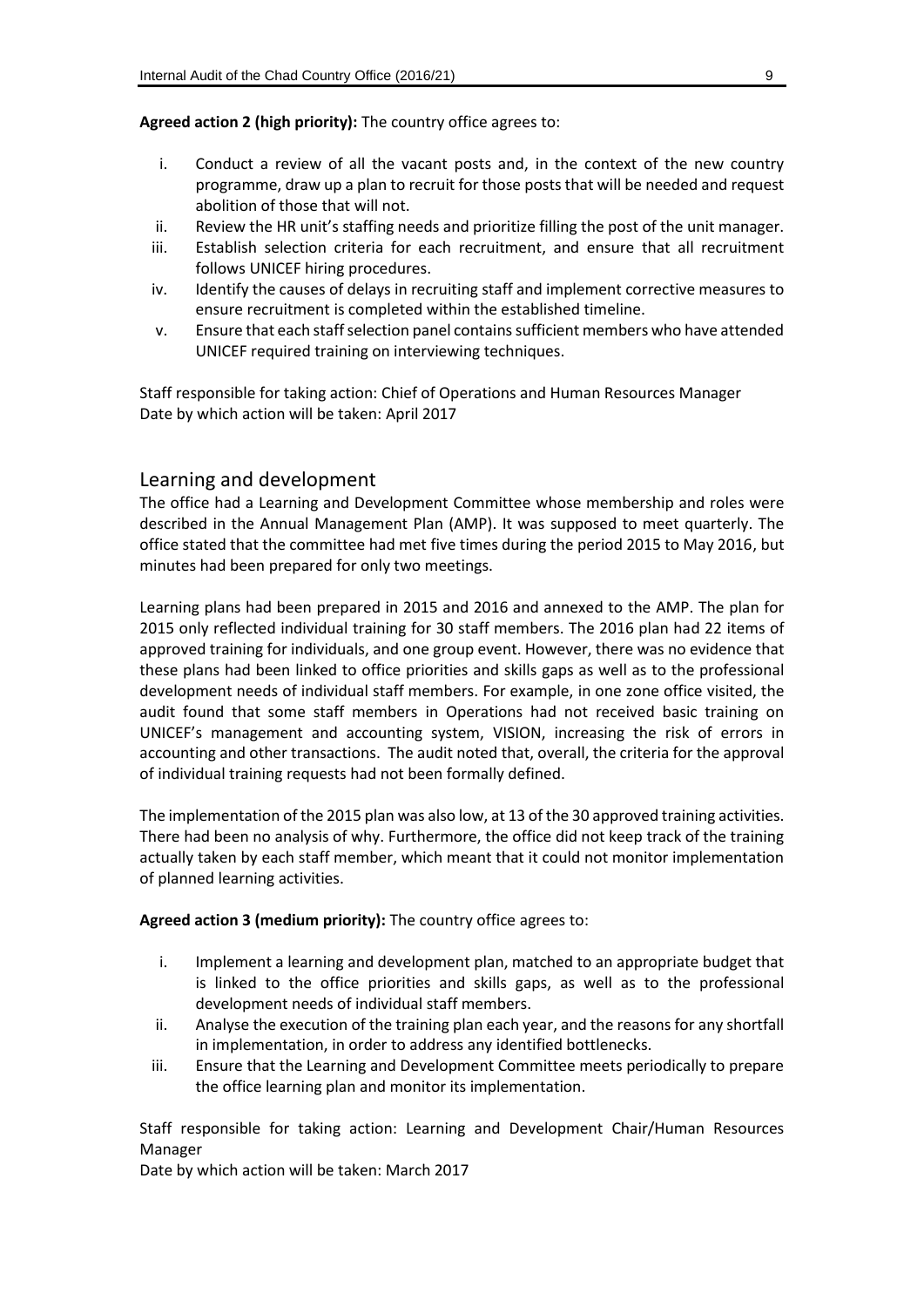#### Staffing structure

The country office had a total of 194 staff on the ground, <sup>6</sup> of which 38 were international professionals; 66 were national officers; and 90 were general service. Of the 194 staff, 41 were temporary appointments, and 153 fixed-term or permanent appointments.

A country office's staffing structure should match the requirements of the country programme, which may evolve over time and will also change when the country programme cycle (normally five years) comes to an end. The audit review noted the following.

*Polio budget reduction:* At the beginning of the country programme in 2012, and following the outbreak of polio in Chad, a unit was created for polio eradication with four fixed-term and about 60 other personnel working under special service agreement (SSA) contracts. The unit was led by a P5 position that reported to the Representative.

No new cases of polio had been reported since 2013. Effort was still needed on immunization because polio was endemic in nearby countries. However, there was a planned reduction in polio programme activities, and a reduction in funding of about 56 percent was planned over the next four years. Despite this, the office had not reviewed the staffing structure to reflect this plan.

*Programme and field office coordination:* Discussions with office management suggested that the staffing structure and funding may not have been optimal. There was a P5 post in Child Survival & Development (CSD) that coordinated programme activities in a number of areas, but reported to the Deputy Representative, who was also a P5 and was responsible for overall programme coordination. Moreover the post was financed from regular resources (RR), while other core posts, such as HR manager and  $PM\&E^7$  officer, were funded from other resources (OR), and the office had not been able to raise funds to fill them (see observation *Vacancies and recruitment*, p6 above).

Meanwhile, the four zone and two project offices had been supervised directly by the Deputy Representative since March 2015. (They were formerly supervised by the Chief, Emergency.) These offices operate in different regions of the country and require dedicated support and oversight. Assigning this role, as well as overall country programme coordination, to the Deputy Representative risked placing too much of a burden on one individual, and there was therefore a need to review this arrangement to ensure effective programme delivery. (See also following observation, *Management of zone offices*.)

**Agreed action 4 (medium priority):** The office agrees to review its programme and staffing structure and to take the following steps:

- i. Review all vacant posts, and, in the context of the new country programme, draw up a recruitment plan for posts that will be needed and request abolition for any that might not.
- ii. Assess the coordination role of the Child Survival & Development officer *vis-à-vis* that of the Deputy Representative, and ensure the roles are rationalized.
- iii. Reassess the supervision and coordination roles over the zone offices, and reassign

-

<sup>&</sup>lt;sup>6</sup> Not all of these were in established posts, so the number is not the same as that of established posts, of which there were 189.

<sup>7</sup> Programme Monitoring and Evaluation.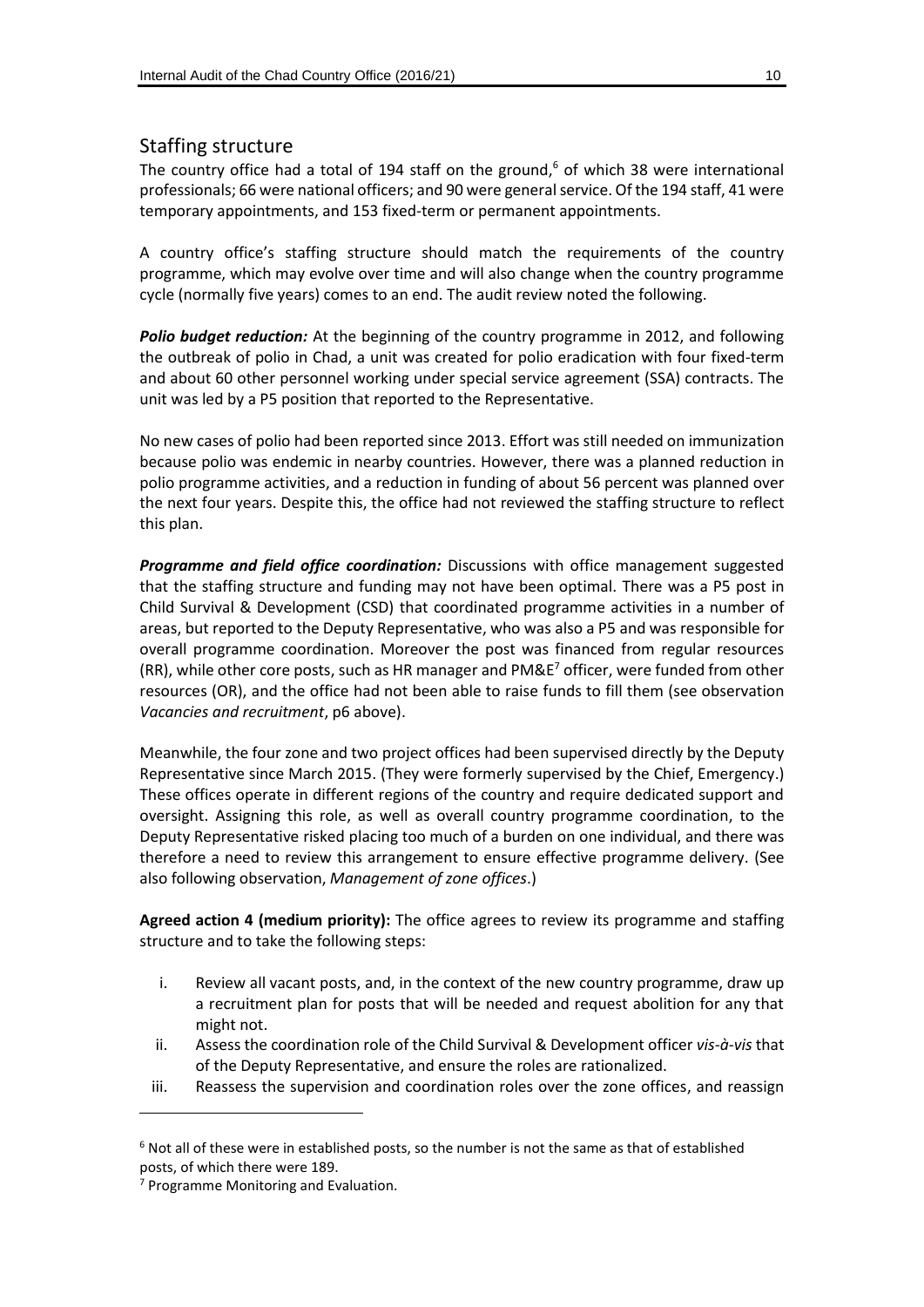the responsibilities as necessary from the Deputy Representative.

- iv. Review funding requirements for proposed posts and draw up a strategy to obtain the required financial resources.
- v. Reassess the level of existing posts in light of the latest situation if the country and of the organization as a whole.

Staff responsible for taking action: Representative, Deputy Representative, Section Chiefs, Chief of Operations and Country Management Team Date by which action will be taken: February 2017

#### Management of zone offices

-

The Chad Country Office had four zone offices, in Abéché, Moundou, Mao, and Mongo. There were also two project offices, in Sarh and Bagasola; these had been established to provide close support in day-to-day monitoring of programme activities in Northern, South and Eastern Chad.

Each of the zone offices was responsible for programme implementation in specifically assigned regions. The audit visited one zone office, interviewed the chiefs of two of the others, and reviewed relevant documents. It noted the following.

*Accountability framework:* The functional relationships between the country office and the zone offices were defined by a memorandum signed by the Representative in February 2015. It covered planning of programme activities, preparation and implementation of annual workplans, coordination of programme activities and relationships with partners. However, it did not define the role of the zone offices for certain key functions. These included (for example) the zone offices' roles in the development of the SitAn, $8$  evaluations, programme monitoring and also all Operations and HR matters (see also *Decentralization*, later in this observation).

*Zonal Management Plan:* The zone offices were supposed to prepare Zonal Management Plans (ZMPs) defining the contribution of zone offices to the priorities defined at countryoffice level and reflected in Annual Management Plan (AMP) of the office. With one exception, the zone offices had drawn up ZMPs in 2015 and 2016. However, the ZMPs were not formally reviewed by the Deputy Representative and Chief Operations, or signed by the Representative, as foreseen in the February 2015 memo. The zone offices did not therefore consider them as official management tools and did not really use them.

The ZMPs also sometimes lacked target values against which their performance on assigned priorities could be assessed. The zone offices did prepare monthly reports, and held quarterly reviews during the Zonal Management Team meetings. However, their contribution to the overall performance of the country office was not assessed as part of the latter's own reviews.

**Decentralization:** According to the Country Programme Management Plan<sup>9</sup> covering the 2012-2016 country programme, one pillar of the country office strategy was decentralization,

<sup>&</sup>lt;sup>8</sup> The Situation Analysis, or SitAn, is a review of the conditions for children and women in a country that will be done during a programme cycle in order to inform the design of the following one.

<sup>&</sup>lt;sup>9</sup> When preparing a new country programme, country offices prepare a country programme management plan (CPMP) to describe, and help budget for, the human and financial resources that they expect will be needed.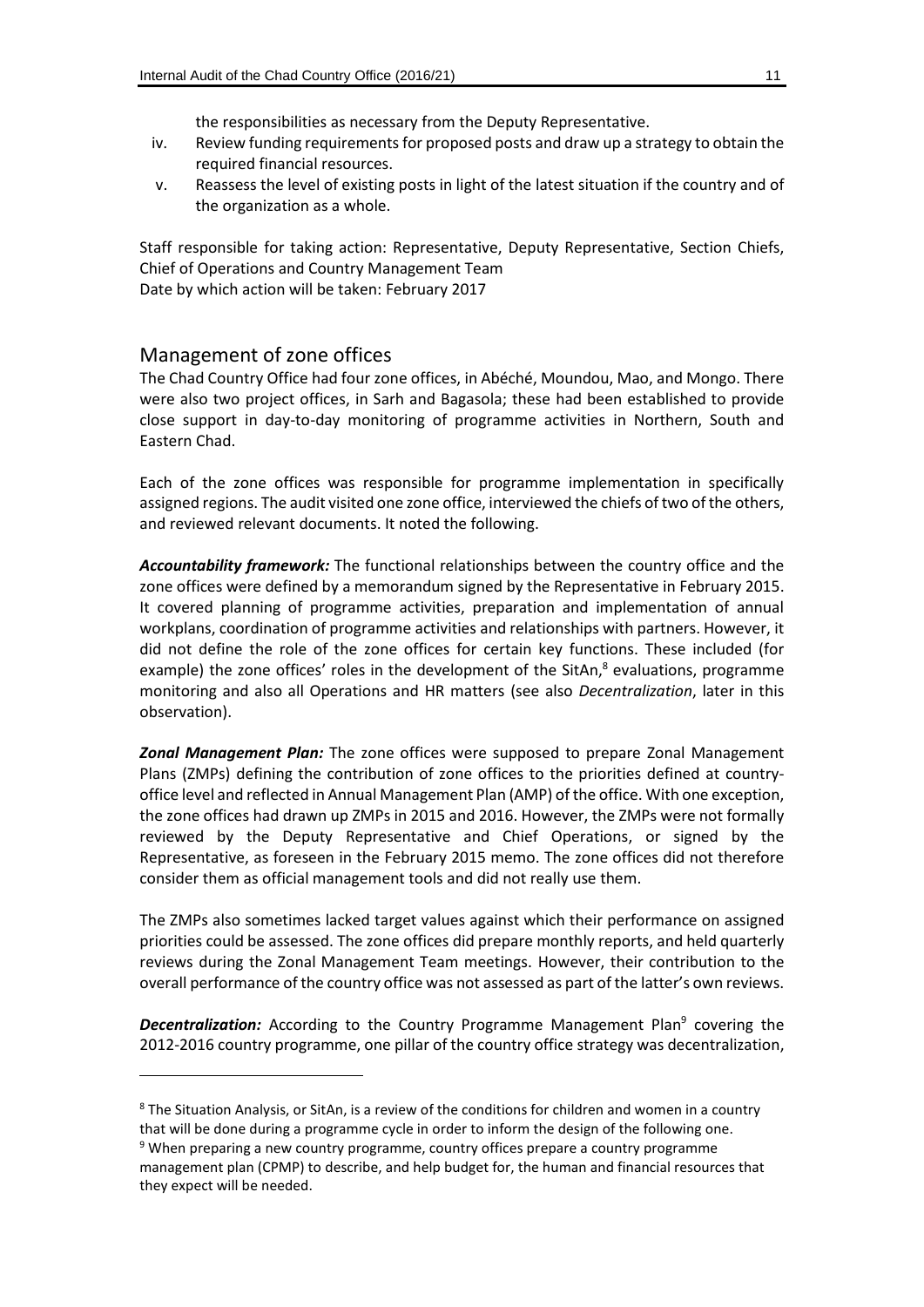with zone offices taking over full responsibility for programme implementation and financial management while strategic functions were consolidated in the country office. The audit team visited one of the four zone offices and found that, in practice, the level of decentralization for programme planning and implementation was limited. Indeed, even though annual workplans were developed at a zonal level, this was only done once the national workplans had already been approved – so there was a top-down rather than a bottom-up approach. Moreover, programme budget management was centralized at country office level. (This also increased the workload on some country office staff centrally; see previous observation, *Staffing structure*.)

With regard to operations, the level of decentralization to zone offices varied from one function to another but was in general very limited. In the zone office visited by the audit, financial management had been recentralized in 2015 with the closure of the local bank account, but a finance assistant post still existed. The supply function in that zone office was partially decentralized; there was a supply assistant for local procurement but there was no local Contract Review Committee (CRC) for the review of contracts. In that zone office, HR was not decentralized at all (recruitment, training and attendance were managed at country-office level). However, there was still an HR assistant post.

The audit concluded that the zone office structure did not correspond to the level of decentralization currently applied. This could reduce efficiency and effectiveness.

*Oversight and technical support:* A review of the country office's travel plans and trip reports, as well as interviews with key staff at the zone offices, showed that there was insufficient oversight and technical support to the zone offices from programme sections of the country office. The February 2015 memo referred to earlier, which defined the relationship between the country office and the zone offices, stated that chiefs of sections were supposed to undertake one mission per month to zone offices where programmes under their responsibility were implemented. This target had not been achieved. This was due to weak supervision by the country office in N'Djamena, and to a lack of an effective strategy for oversight and technical support to zone offices.

**Agreed action 5 (medium priority):** The country office agrees to:

- i. Define an accountability framework that reflects the respective responsibilities of the country office and zone offices for governance, programme management and operations.
- ii. Align the structure of the zone offices to the level of decentralization defined in the country office's strategy for the forthcoming country programme.
- iii. Include, in the zonal management plans, specific deliverables and performance targets that contribute to the achievement of the Chad Country Office's priorities.
- iv. Have the Zonal Management Plans reviewed and formally approved by the Representative.
- v. Ensure appropriate oversight and technical support to zone offices.

Staff responsible for taking action: Representative, Deputy Representative, Chief Field Offices and Chief Field Operations

Date by which action will be taken: June 2017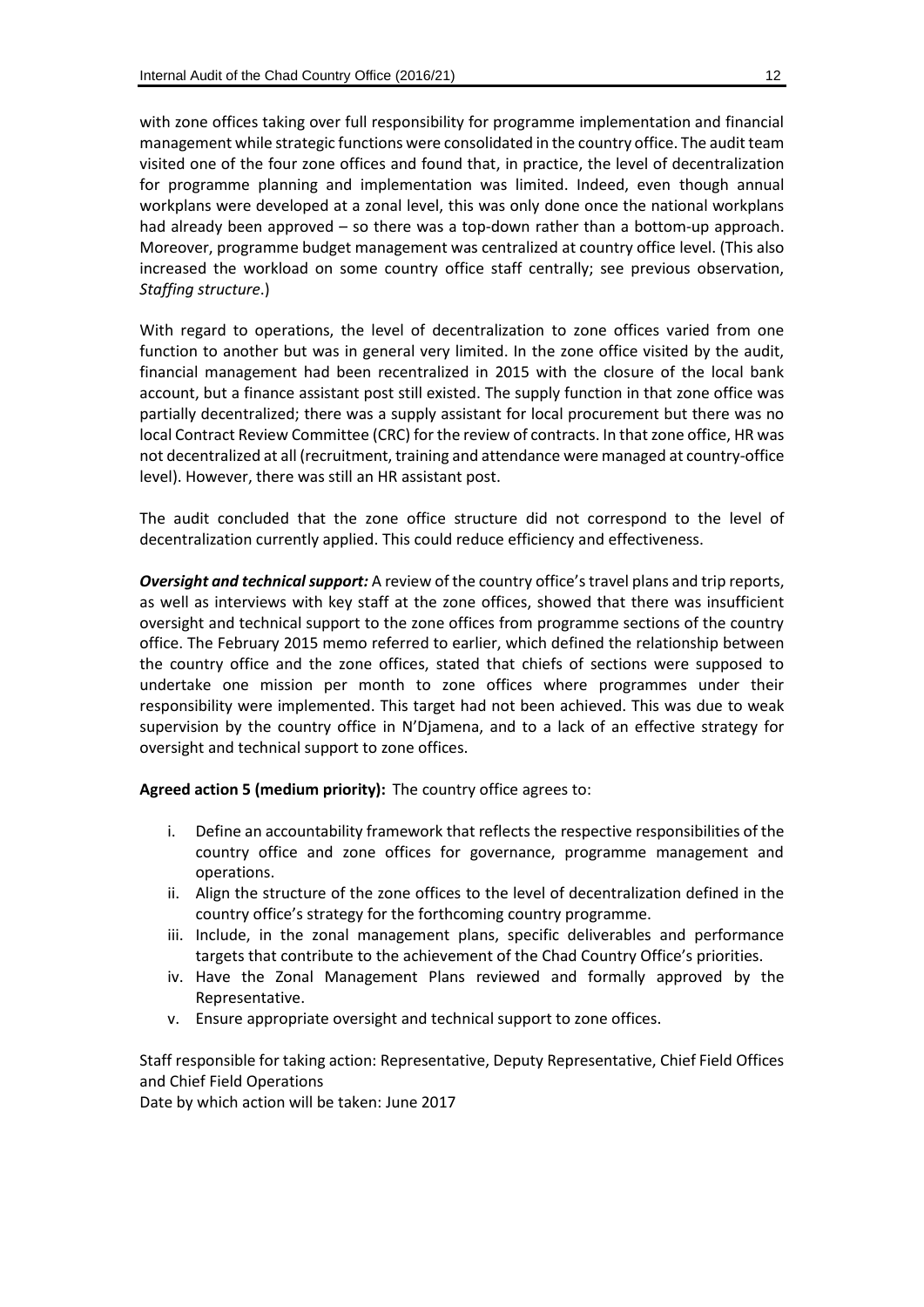#### Programme planning

-

UNICEF practices results-based management – that is to say, programmes must be planned against measurable targets, which implies that there should also be appropriate baselines against which progress can be measured, and indicators with which to measure it. These principles are crucial when planning the results for the country programme. But they are also important when drawing up the workplans that UNICEF offices agree with partners, in which responsibilities and timelines for those results will be agreed.

The audit looked at both the programme targets and the workplans, and noted the following.

*Indicators:* When developing their programme structure, country offices are supposed to define indicators for each programme outcome and output. <sup>10</sup> For each indicator, they should also include baseline and target values. However, the baseline values for the current country programme were not complete. For example, for the Education programme, out of a total of 27 indicators, 10 indicators did not have baselines defined. There was a similar picture in other programme areas.

It was also noted that some indicators that were defined at a national level would have to be verified from sources of information available only in some regions. The office had not sufficiently checked the information sources available when the indicators were defined. Furthermore, output indicators had not been defined for all activities (for example construction of classrooms).

*Workplans:* These outline the activities to be undertaken to achieve both the output and outcome results. They identify the implementing partners, the total budget required and the quarter during which they will be implemented.

The office had prepared annual workplans (AWPs) in 2015 and in 2016 in cooperation with the relevant Ministries for Health and Nutrition, Education, WASH, HIV/AIDS, Child Protection, Social Inclusion and Strategic Communication. AWPs were drafted towards the end of the year, jointly by UNICEF (including staff from the zone offices) and implementing partners (including Government and NGOs). Based on the national signed annual workplans, zone offices were supposed to prepare their own AWPs with costed activities and target values for activity indicators.

The audit reviewed the annual workplans of two zone offices and noted that one of them lacked any budget for the activities. It also had incomplete information in terms of target values of the activities. It was also noted that, according to the Representative's February 2015 memo (see previous observation, *Management of zone offices*), the zone-office annual workplans should be approved by the Country Management Team meeting at which the AMP is accepted; they should also be signed by the Representative. Neither had been done in either in 2015 or in 2016. Also, the country office did not have clear budgets by activity for the zoneoffice workplans, which prevented it from having a clear view of their final budget or

 $10$  UNICEF programmes plan for results on two levels, the terminology for which changed in 2014. An outcome (until recently known as a programme component result, or PCR) is a planned result of the country programme, against which resources will be allocated. It consists of a change in the situation of children and women. An output (previously known as an intermediate result, or IR) is a description of a change in a defined period that will significantly contribute to the achievement of an outcome. Thus an output might include (say) the construction of a school, but that would not in itself constitute an outcome; however, an improvement in education or health arising from it would.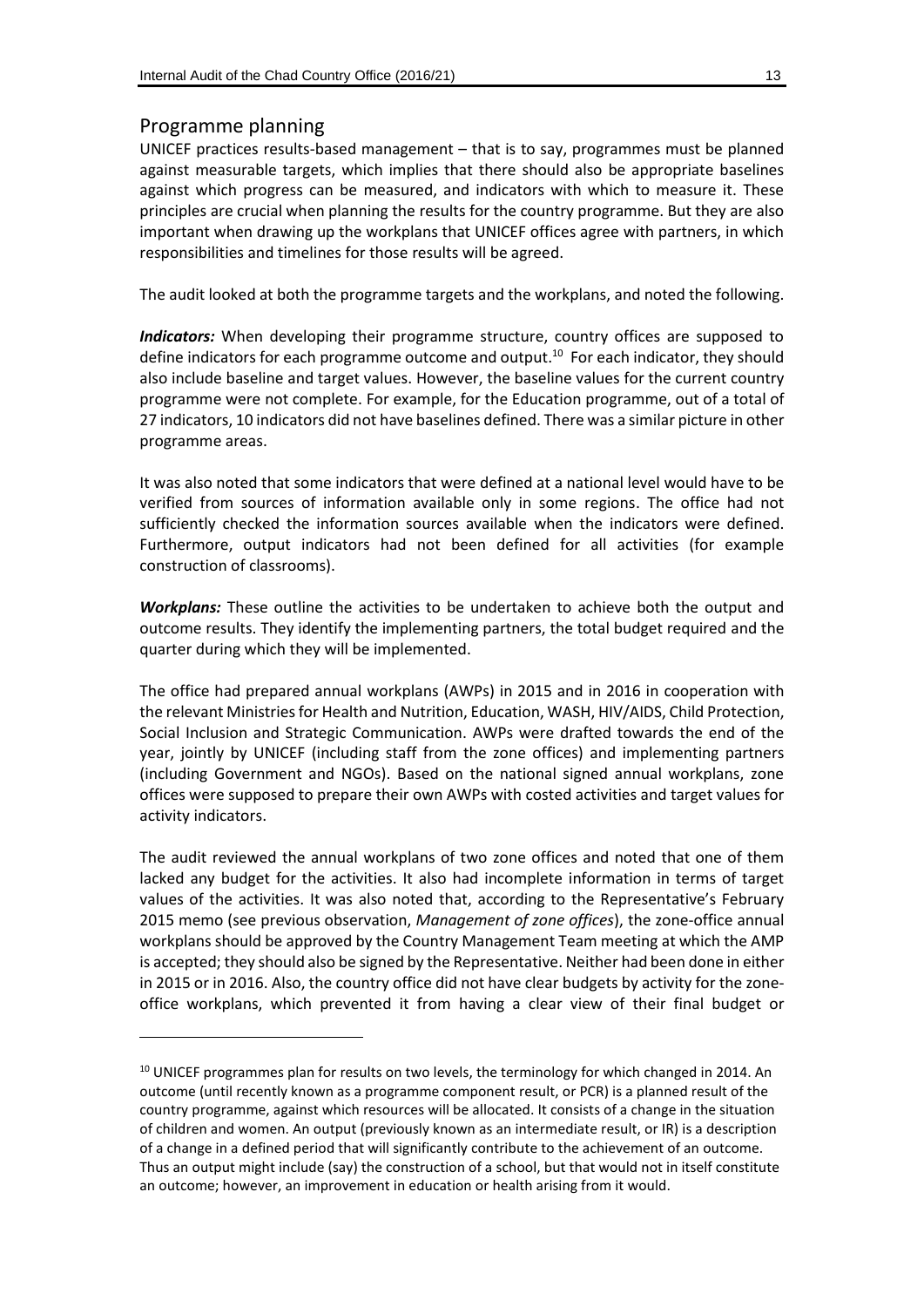measuring their contribution to the country office's own workplans.

#### **Agreed action 6 (medium priority):** The office agrees to:

- i. Consistently apply the review system for zone-office annual workplans, to ensure that activities are correctly costed and their target values adequately defined.
- ii. Officially approve the zone-office annual workplans (approval could be monitored through the Country Management Team).
- iii. Establish the missing baselines for the outputs and outcomes of the current country programme cycle, and ensure that, for the next programme cycle, all indicators are complete, specific and measurable and that appropriate and realistic sources of verification are defined.

Staff responsible for taking action: Chief Strategic Planning Programming Monitoring and Evaluation, Section Chiefs and Chief of Field Operations Date by which action will be taken: February 2017

#### Selection of partners

 $\overline{a}$ 

The office had signed programme cooperation agreements (PCAs) and small-scale funding agreements (SSFAs)<sup>11</sup> with 19 non-governmental organizations (NGOs) in 2015, and nine agreements in 2016 as of May, for a total amount equivalent to US\$ 5.2 million. The audit focused its review on the agreements signed since the introduction of the new UNICEF procedure *Country and Regional Office Transfer of Resources to Civil Society Organizations* (FRG/PROCEDURE/2015/001). This was to verify how the office had implemented this new policy. Eighteen PCAs had been reviewed by the Partnership Review Committee (PRC) since the implementation of the new UNICEF procedures. The audit tested five of the eight PCAs and one SSFA. It noted the following.

*Criteria for partner selection:* Offices can select partners through open selection – that is, competitively – or they can use direct selection of the partner they believe is most appropriate. The audit noted that all but one of the PCAs tested were signed following direct selection. The audit also noted that the office had not defined any criteria for partner selection. UNICEF guidance is that offices should do this (though they can use office-wide or section-specific criteria at their discretion). Not selecting partners against pre-defined criteria increases the risk of selection of partners that are not the most suitable to help achieve UNICEF's objectives.

*Indirect costs:* As part of a PCA, UNICEF allows payment on request of Headquarters Support Costs to international NGOs (to help them maintain their core staff and infrastructure). However, such indirect costs are not usually paid to national NGOs whose headquarters are in the programme country, since technical support from the NGO's staff in these locations can be covered as part of the cost of the activity or programme. Indirect costs are not allowed for at all in SSFAs.

The audit noted that a lump sum of 7 percent of total direct costs had been included in the budget for two of the three PCAs with national NGOs where this aspect was reviewed. No justification was given. The 7 percent lump sum had also been included in the budget of the

<sup>&</sup>lt;sup>11</sup> Under UNICEF's procedures, Programme Cooperation Agreements are required for larger activities, but the simpler SSFAs can be used up to a threshold of US\$ 50,000.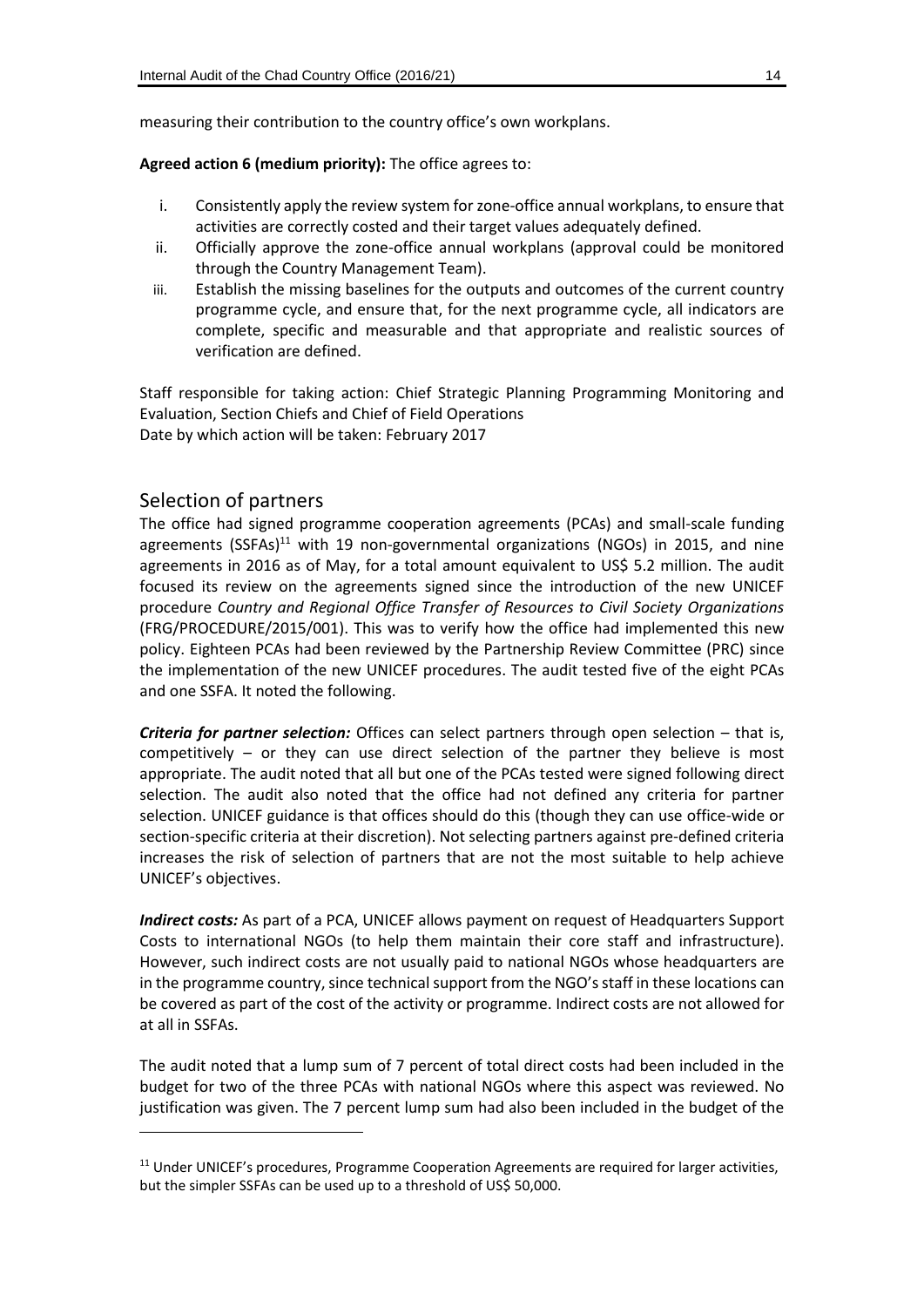\*\*\*\*\*\*\*\*\*\*\*\*\*\*\*\*\*

 $\overline{a}$ 

#### project for which an SSFA, rather than a PCA, was signed.

\*\*\*\*\*\*\*\*\*\*\*\*\*\*\*\*\*\*\*\*\*\*\*\*\*\*\*\*\*\*\*\*\*\*\*\*\*\*

\*\*\*\*\*\*\*\*\*\*\*\*\*\*\*\*\*\*\*\*\*\*\*\*\*\*\*\*\*\*\*\*\*\*\*\*\*\*\*\*\*\*\*\*\*\*\*\*\*\*\*\*\*\*\*\*\*\*\*\*\*\*\*\*\*\*\*\*\*\*\*\*\*\*\* Redacted

*Review of PCAs:* The audit also noted weaknesses in the review performed by the PCA review committee.

\*\*\*\*\*\*\*\*\*\*\*\*\*\*\*\*\*\*\*\*\*\*\*\*\*\*\*\* \*\*\*\*\*\*\*\*\*\*\*\*\*\*\*\*\*\*\*\*\*\*\*\*\*\*\*\*\*\*\*\*\*\*\*\*\*\*\*\*\*\*\*\*\*\*\* \*\*\*\*\*\*\*\*\*\*\*\*\*\*\*\*\*\*\*\*\*\*\*\*\*\*\*\*\*\*\*\*\*\*\*\*\*\*\*\*\*\*\*\*\*\*\*\*\*\*\*\*\*\*\*\*\*\*\*\*\*\*\*\*\*\*\*\*\*\*\*\*\*\*\* Redacted

The sustainability of the programmes was not taken into account during the review. Previous experience with the partner was only documented in one case out of five reviewed (even though prior experience was always the justification for their selection).

The audit also found that risks linked to the implementation of the activities agreed in the PCAs were mostly not assessed. For examples risks for non-implementation due to the lack of enabling infrastructure such as banks. Further, the reported information on the partners' risk level in financial management, as determined by micro-assessment, $12$  was incorrect in two instances, meaning that the wrong type of fund transfer would be chosen.

A representative of the Operations section sat in the PCA review committee in only one of the five cases reviewed, so that operational aspects – for example the budget in the PCA – might not have been sufficiently checked.

Finally, the office had set its own timelines for the review of programme cooperation documents, but these were not respected in any of the cases reviewed. It took from 16 to 98 days from the reception of the proposal from the implementing partner to the signature of the agreement (the office timeframe was 16 days for standard PCAs and 8.5 days for an emergency). The office had not analysed the causes for such delays.

**Agreed action 7 (high priority):** The country office agrees to:

- i. Define all the criteria for the identification and selection of NGO partners as recommended in UNICEF procedures (FRG/PROCEDURE/2015/001).
- ii. Ensure that the minutes of the Partnership Review Committee (PRC) record the rationale for the selection of NGO partners it recommends.
- iii. Monitor the correct application of UNICEF rules on indirect costs and verify its consistency with donor rules on a case-by-case basis.
- iv. Assess risks of non-implementation of the activities in the programme cooperation agreements, and document how they will be managed.
- v. Consider having a representative of Operations section sit regularly on the PRC.
- vi. Improve the quality of the files submitted and their review by the committee by systematically checking the risk assessment, the verification of the programme's level of sustainability, the evaluation of the previous performance of the partner where applicable, \*\*\*\*\*\*\*\*\*\*\*\*\*\*\*\*\*\*\*\*\*\*\*\*\*\*\*\*\*\*\*\*\*\*\*\*\*\*\*\*\*\*\*\*\*\*\*\*\*\*\*\*\*\*\* and the results of any micro-assessment. Redacted

<sup>&</sup>lt;sup>12</sup> Micro-assessments of the partner's financial management capacity are part of the Harmonized Approach to Cash Transfers (HACT). See following observation, on HACT.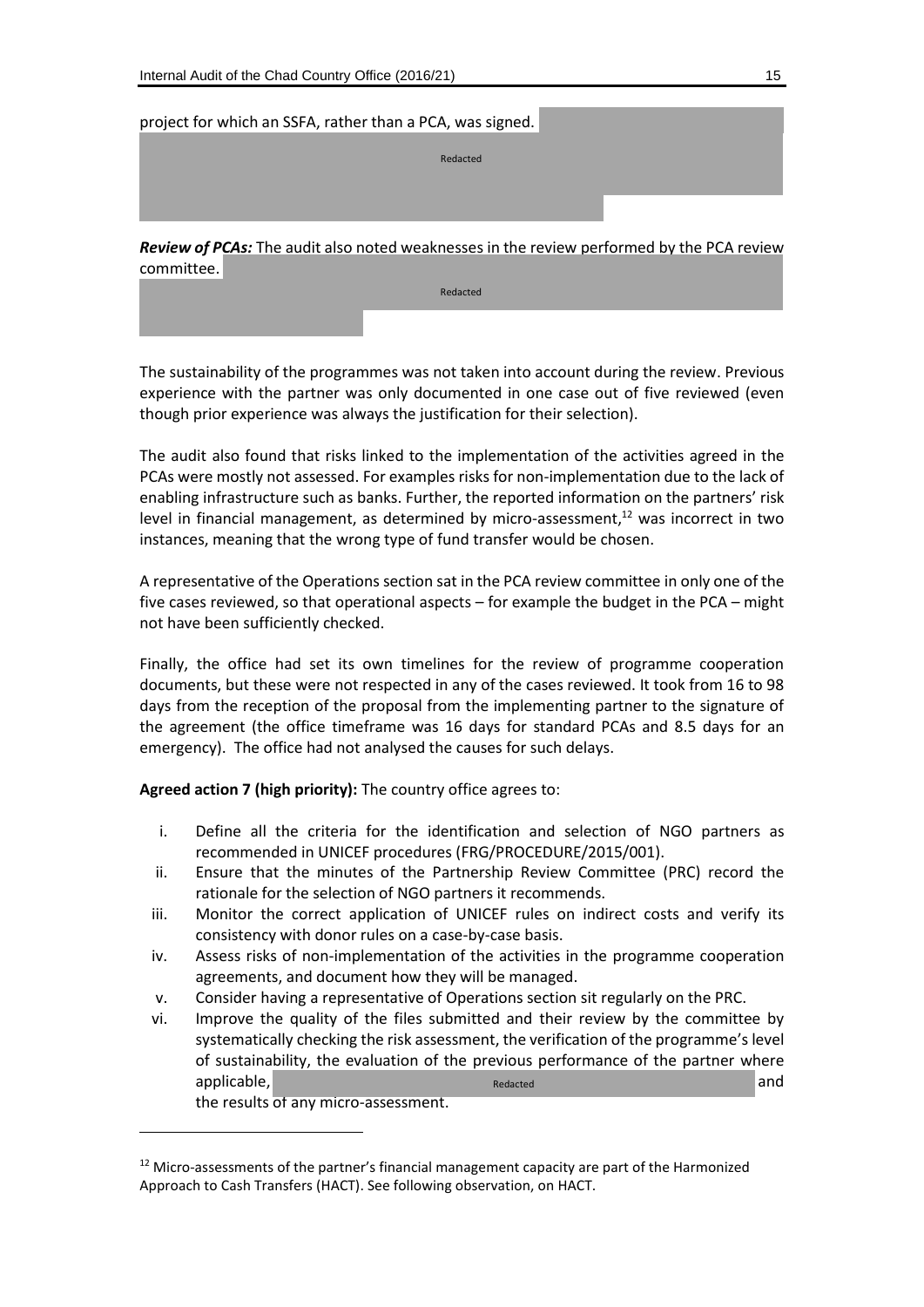vii. Analyse causes of delays in the process of review of partners' agreements and address the bottlenecks identified.

Staff responsible for taking action: Partnership Review Committee Chair and Secretary, Deputy Representative, Section Chiefs, Programme Monitoring & Evaluation Specialist and Chief of Operations

Date by which action will be taken: March 2017

 $\overline{a}$ 

#### Harmonized Approach to Cash Transfers (HACT)

Offices are required to implement HACT. A principle of this procedure is that the office relies on implementing partners to manage and report on use of funds provided for agreed activities. This reduces the amount of supporting documentation UNICEF demands from the partner, thus cutting bureaucracy and transaction costs. HACT makes this possible by requiring offices to systematically assess the financial management capacity of a given partner and its level of risk before making cash transfers to it, and to adjust their method of funding and assurance practices accordingly. HACT therefore includes micro-assessments of the individual implementing partners (both Government entities and NGOs). There should also be a macro-assessment of the country's public financial management system.

As a further safeguard, the HACT framework requires offices to carry out assurance activities regarding the proper use of cash transfers. These should include programmatic visits,  $^{13}$  spot checks, scheduled audit for implementing partners expected to receive more than US\$ 500,000 during the programme cycle, and special audits when specific issues or concerns arise.

The audit reviewed the office's implementation of HACT and noted the following.

*Macro-assessment:* A macro-assessment had been undertaken in 2013 under the leadership of the Resident Coordinator,<sup>14</sup> in close collaboration with the Ministry of Planning. According to HACT policy, a macro-assessment should be undertaken a least once per programme cycle. Chad country office is entering into a new cycle in 2017 but there was as yet no plan to conduct a new macro-assessment to cover the new cycle.

*HACT governance system:* In line with the 2016 AMP of the country office, the Monitoring and Evaluation (M&E) Specialist and the Budget Officer were HACT focal points, responsible for supporting the implementation of HACT in the office, monitoring the implementation of the assurance plan, liaising with the other UN agencies and training partners. However, the focal points had not been able to strengthen HACT implementation. In February 2016 the Country Management Team had created an internal HACT committee instead, but this committee was also not functioning as expected. In May 2016, the Representative had called

<sup>&</sup>lt;sup>13</sup> According to the latest UNICEF-specific HACT procedure issued in 2014 (page 2), programmatic visits are defined as "a review of progress towards achievement of planned results, challenges and constraints in implementation and ways to address them performed with the partner at the programme site. Depending on the nature of the partnership, programmatic visits may be undertaken at a field location (field monitoring), the partner's office and/or in the form of a meeting involving key stakeholders. Programmatic visits focus on programmatic issues, including attention to matters of financial management."

<sup>&</sup>lt;sup>14</sup> The Resident Coordinator represents the UN as a whole in a country. HACT is also required for some other UN agencies.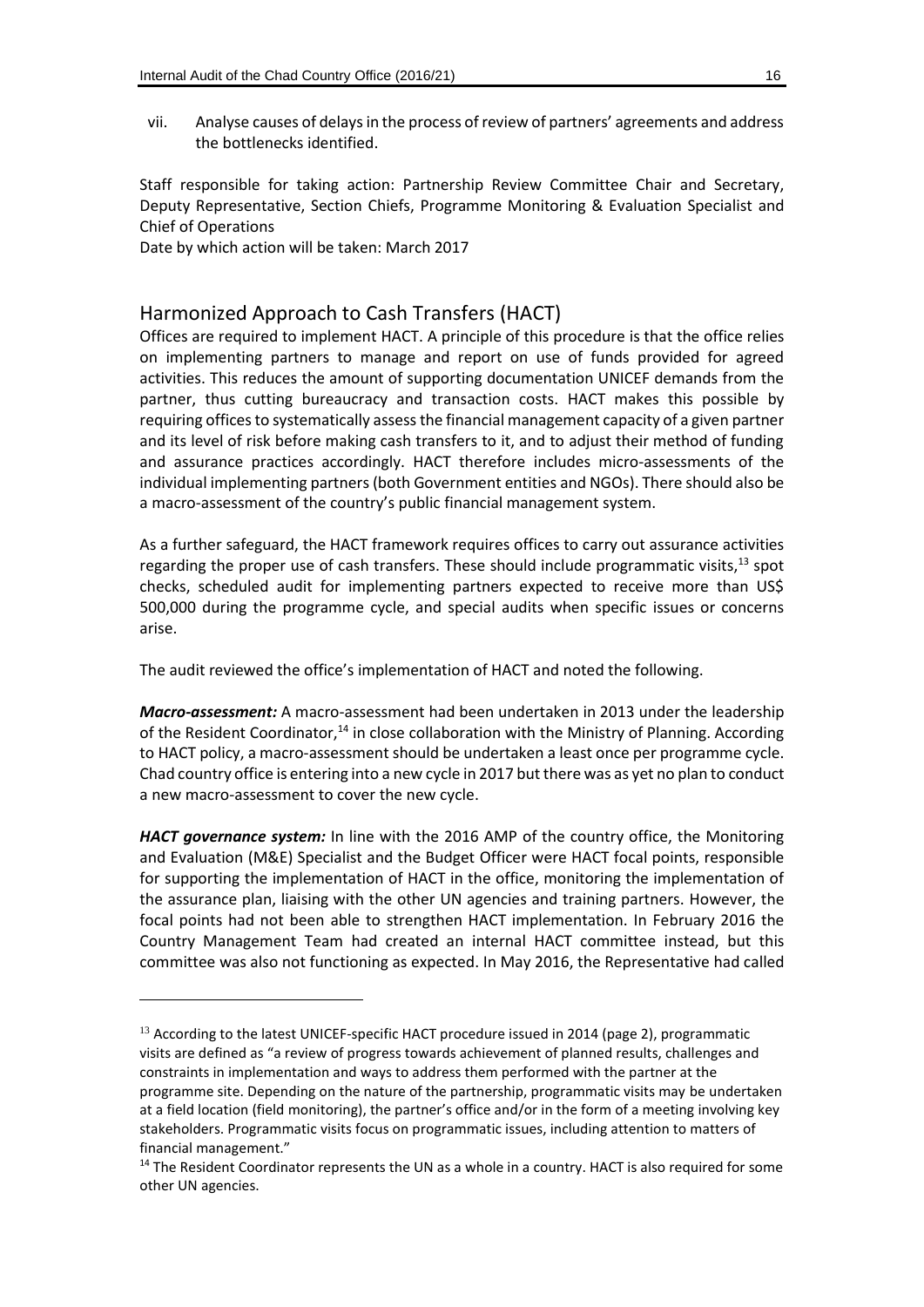for the HACT committee to more systematically monitor and report on implementation of the assurance plan.

*Training:* The country office organized HACT training in 2014 and in 2015 for both staff and for Government partners, and for NGOs who had been rated as high/significant risk or who had never worked with UNICEF before. There were also training sessions in 2015 for spot checks in the country and zone offices.

There was a report template for programmatic visits, designed by the office's SPPME (Strategic Planning Programming Monitoring and Evaluation) section. However, staff were not trained on how to use it.

At the time of the audit, out of an estimated 123 staff members involved in the HACT process, 102 had completed the online HACT training. The office did not keep track of the number of staff members who had obtained the on-line training on FACE forms.<sup>15</sup> Both the HACT and FACE training are compulsory for staff involved in HACT. Moreoverthe office had not reviewed the technical capacity of staff members to do spot checks before assigning them this responsibility.

*Micro-assessments:* For the current country programme, there had been two sets of microassessments. The first was done in cooperation with other UN agencies and concerned 81 partners, of which 62 were UNICEF partners. The second set was organized by UNICEF alone and concerned 40 partners. This had resulted in five partners being micro-assessed twice. In contrast, there were 28 partners receiving US\$ 100,000 or more annually that had not yet been micro-assessed. Nine of these partners were not considered as high risk in the 2016 assurance plan (although HACT policy is that they should be if they are not assessed).

The office had also signed SSFAs with 82 small national NGOS that often lacked capacity in project and financial management. These were not micro-assessed, as they were not expected to receive more than US\$ 100,000 during the programme cycle. However, HACT policy provides for simplified financial checks instead in these cases (although they are not mandatory). The office had planned to prepare a financial management capacity development plan for implementing partners by the first quarter of 2016, but this had yet to be done at the time of the audit.

*Assurance activities:* The Country Management Team had approved an assurance plan for 2015 in May 2015. The plan was based on the results of micro-assessments done in 2013, but five partners had been reassessed in 2014 and the plan had not been updated accordingly. For 2016, the office had prepared an assurance plan in February, and adjusted it in March following comments from the regional office. The audit noted that the information in VISION was not always correct regarding the micro-assessment results and dates or the level of funds to be received in the year by the partners. This could have an effect on planning of assurance activities.

The level of implementation of assurance activities in 2015 was very low. Out of the 86

-

<sup>&</sup>lt;sup>15</sup> The Funding Authorization Certificate of Expenditure (FACE) form is used by the partner to request and liquidate cash transfers. It is also used by UNICEF to process the requests for and liquidation of cash transfers. The FACE forms should reflect the workplans, which set out the activities for which funds are being requested, or on which they have been spent. The FACE form was designed for use with the HACT framework, but can also be used outside it.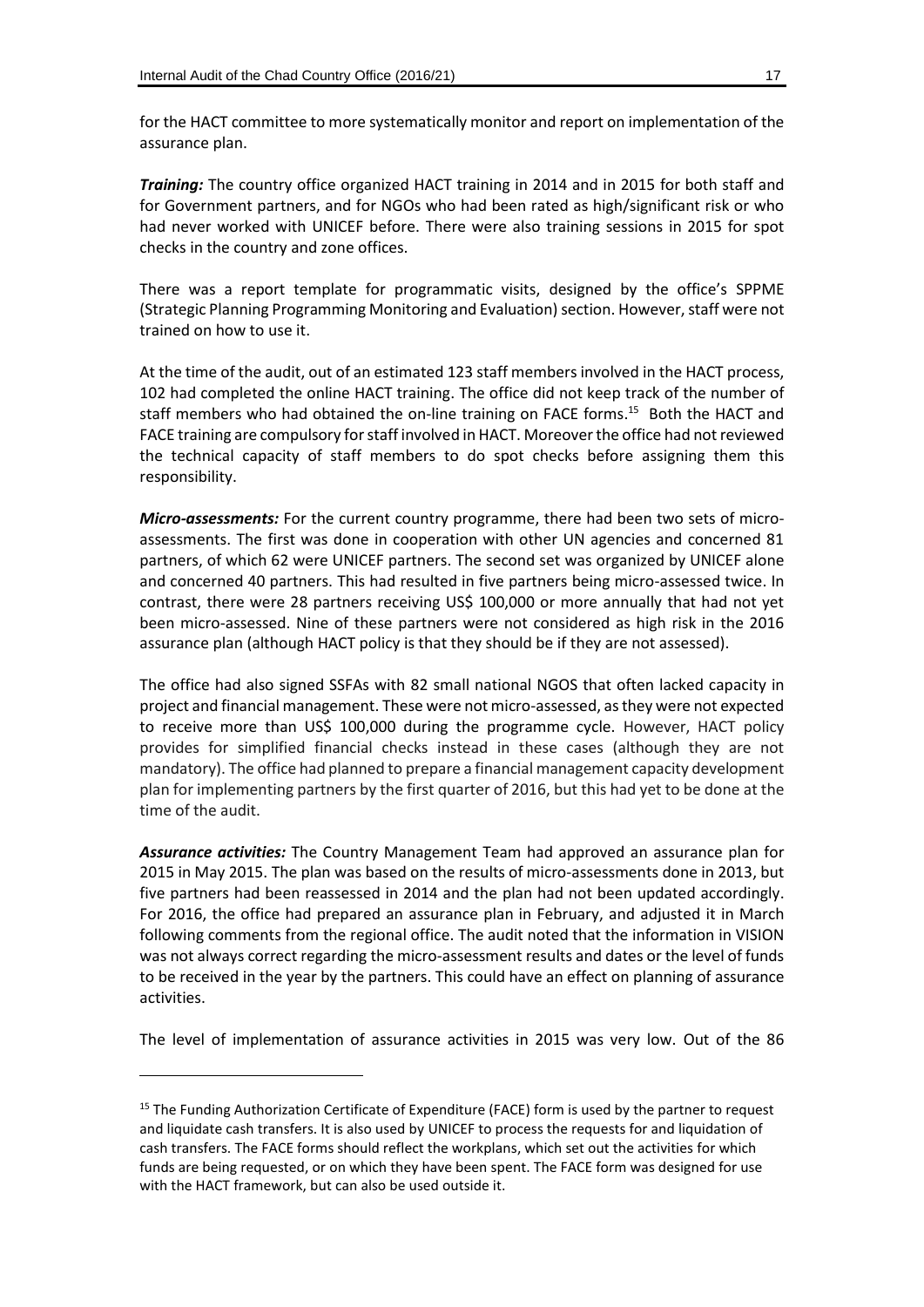planned spot checks, only eight were implemented. Out of the 145 planned programmatic visits, only 19 took place. None of the 23 planned audits were done. This was because there had been insufficient monitoring of the assurance activities. (The audit noted that not all assurance-activity reports had been transmitted to SPPME, which recorded them; it was therefore possible that more activities had taken place – but no information on this was provided.) Also, the office had not assessed the skills available internally for spot checks. The quality of the spot checks and programmatic visits reviewed by the audit varied considerably depending on the experience and background of the staff members performing them, but the office had no system for checking on this. As for the audits, the office said it was waiting for spot checks to be done first. Finally, the audit team noted that there was no defined procedure in the office for either follow-up of recommendations resulting from the assurance activities, or for the revision of the partners' risk levels in light of the results of the activities.

The weaknesses above increased the risk of inefficient use of resources and meant that UNICEF management received insufficient assurance on the use of funds by partners.

**Agreed action 8 (high priority):** The country office agrees to properly implement the Harmonized Approach to Cash Transfers (HACT) in accordance with the revised 2014 HACT guidelines and procedures. This will include the following:

- i. Within the UN Country Team, advocate a new macro-assessment, to be performed for the next programme cycle.
- ii. Define the exact role of the HACT committee, its monitoring tools and reporting schemes (form, fora and frequency), so that it can monitor the implementation of the assurance activities together with the Programme Coordination Team and the Country Management Team.
- iii. Ensure that all staff members involved in HACT implementation complete the mandatory HACT training (both HACT, and the Funding Authorization Certificate of Expenditure forms) and organize training on programmatic visits for eligible staff.
- iv. Conduct micro-assessments and audits of the implementing partners as set out in the HACT policy, and draw up a capacity reinforcement plan for those assessed as having weak capacity.
- v. Assess the office's capacity to conduct all the spot checks required, establish a system to assess the quality of the assurance activities performed by staff members, and explore other options as necessary, including the use of external audit firms to supplement internal capacity.
- vi. Clarify the process by which reports of spot checks and programmatic visits are transmitted to the Strategic Planning, Programming Monitoring and Evaluation section, and ensure that accurate information is recorded on which assurance activities have taken place.
- vii. Define a process for:
	- a. the follow-up of recommendations resulting from assurance activities, to ensure that they are implemented by partners; and,
	- b. the regular revision of the partners' risk rating based on the results of the assurance activities.

Staff responsible for taking action: Representative; Deputy Representative; Chief of Operations, Chief Strategic Planning, Programming, Monitoring and Evaluation; and HACT task force

Date by which action will be taken: June 2017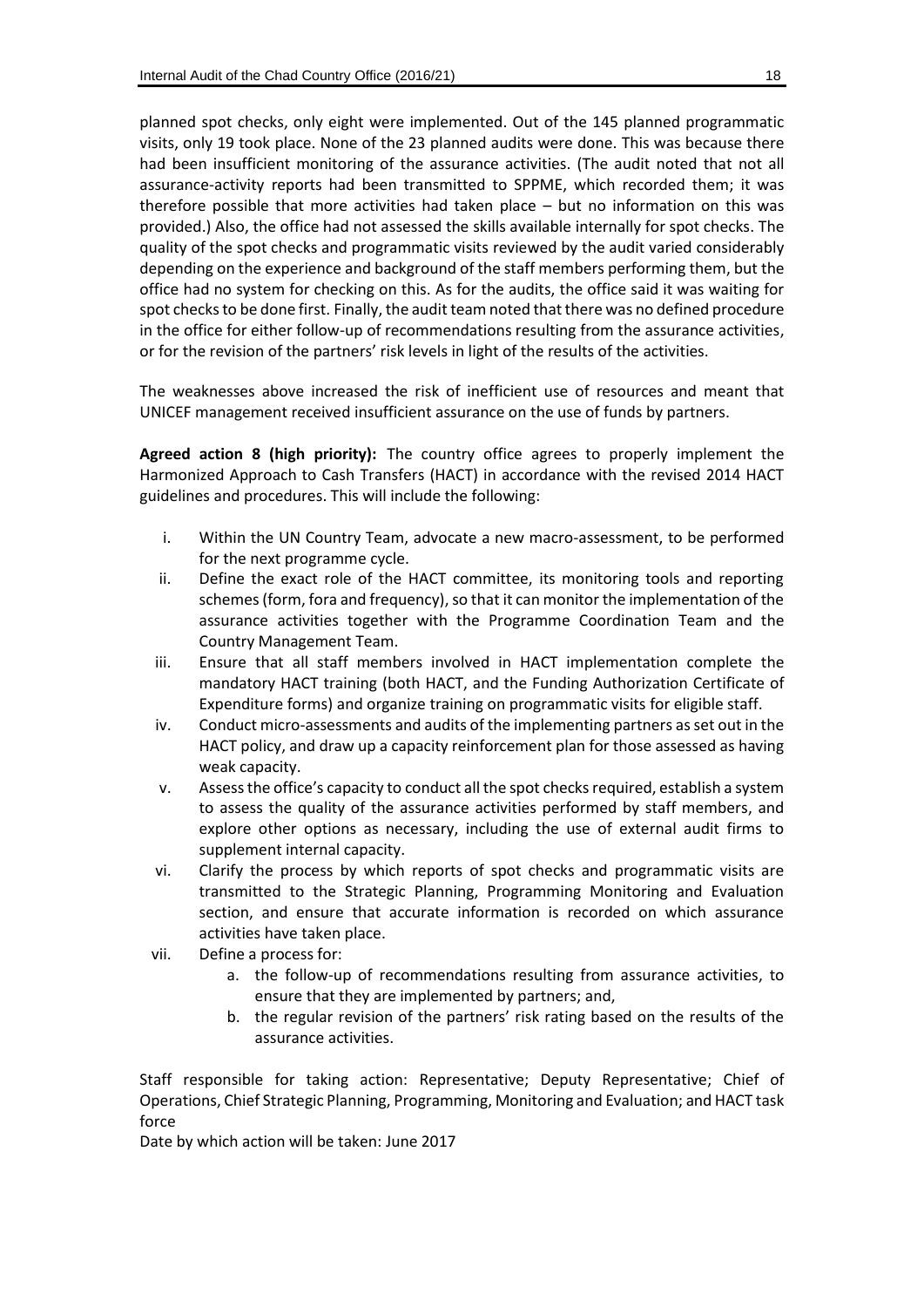#### Programme monitoring

UNICEF's Programme Policy and Procedure Manual specifies several elements as necessary for an effective monitoring framework. They include detailed plans and schedules, field visits, analysis of information, progress reporting and monitoring of action taken.

The audit visited the zone office of Abéché and noted the vast region covered by the zone office. The most remote location in it was 400km away from the zone office. Given the number of programme activities to be monitored, this represented a significant challenge for programme officers. The zone office had an integrated checklist, including all aspects of Child Support and Development components, so that any programme officer could cross-monitor implementation of the planned programmes. The zone office had not, however, developed a monitoring strategy based on the risks identified linked to the partner, location or type of intervention.

According to the Representative's February 2015 memo on the relationship between the country office and the field offices, the chiefs of section were supposed to visit programmes implemented in the zone offices at least once a month, but none of them had met this requirement in 2015. The office had no consolidated monitoring plan for all sections, giving the type and timing of monitoring activities to be performed throughout the year. Also, there was no monitoring of whether the missions in the travel plan had taken place.

The preparation of trip reports was mandatory using a pre-defined and harmonized format. The audit reviewed 12 mission reports. The standard template was used in only four cases. The objectives of the missions were defined in only nine cases. Only three of the reports bore evidence of review by the supervisor. Recommendations were made in seven cases, but in only one case were there deadlines and assigned responsibilities for their implementation. In general, the office had no system to capture the results of the monitoring visits and the followup action required. A module for this purpose had been added to an internal IT tool for management of missions and vehicles, but this part of the application was not yet working. Only one chief of section was using an alternative (Excel) as an alternative.

Finally, weaknesses were found in the way the office was monitoring the quantity of nutrition supplies to be distributed to districts. The estimates for supplies were made only on the basis of the number of cases of malnourished children, without taking into account actual consumption of stock – for which UNICEF was not getting any data from the health centres, as the Government partners did not have any system for stock registration. Moreover, the audit verified that the total number of malnourished children in two different districts and could not reconcile it with the local authorities' registers. This created the risk of not correctly assessing the quantity of nutrition supplies needed in the nutrition centres.

#### **Agreed action 9 (medium priority):** The country office agrees to:

- i. Define a monitoring strategy, taking into account the resources available for monitoring and the risks linked to the implementation of the programmes.
- ii. Set targets for the number and quality of field visits in the performance evaluation forms of the relevant section chiefs and programme officers.
- iii. Prepare a field-monitoring plan that consolidates all the monitoring activities foreseen by the office for the coming year, and keep track of its implementation, ensuring the effectiveness of monitoring activities undertaken.
- iv. Establish a process for tracking and follow-up of key issues identified during monitoring visits, with set deadlines for their implementation and responsibilities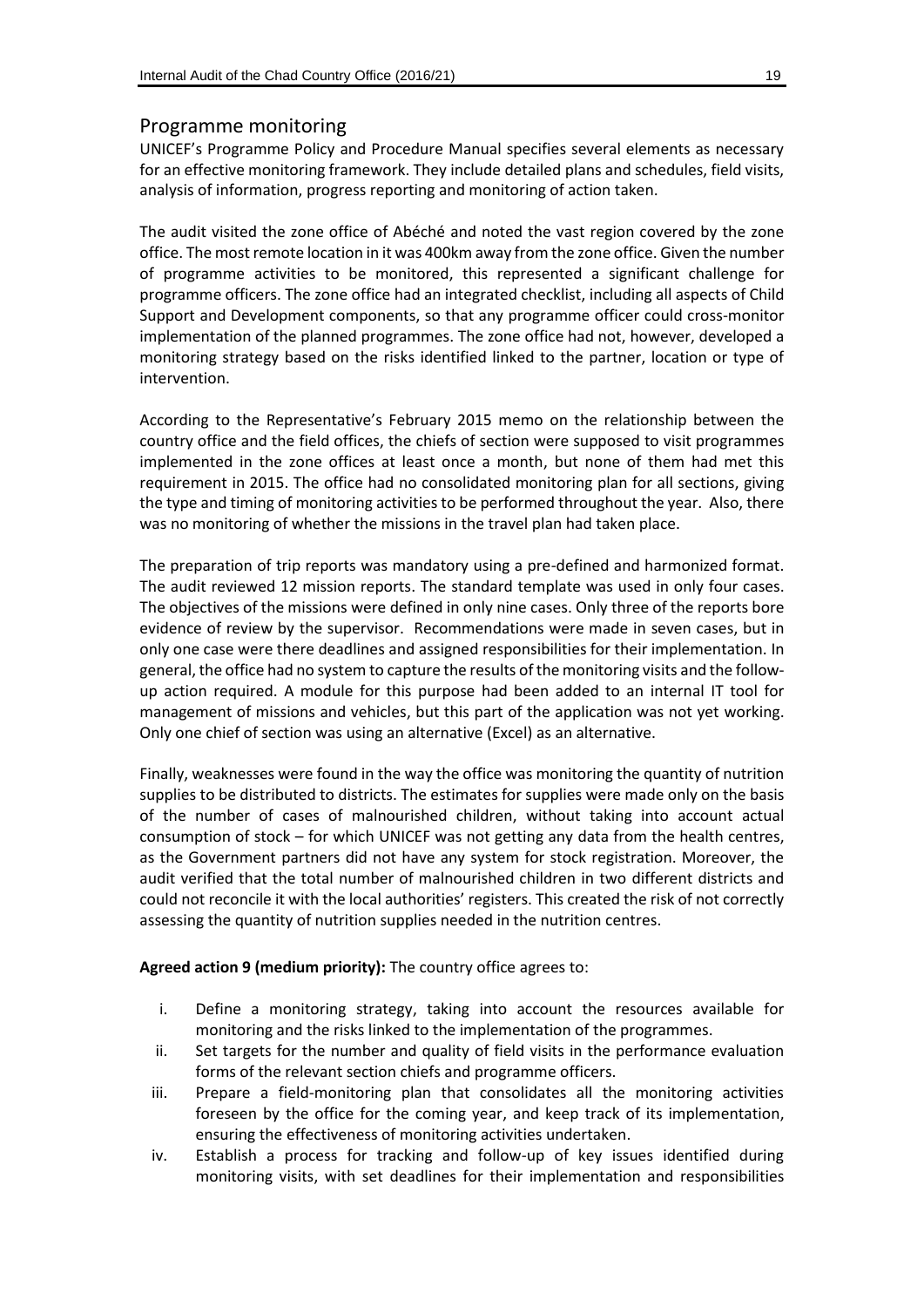assigned to identified staff members.

v. Reinforce the monitoring of quality of data on cases of malnourished children and establish a process for stock registration so that estimates can be made on the basis of stock consumption as well as the number of malnourished children.

Staff responsible for taking action: Representative; Deputy Representative; Chief Strategic Planning, Programming, Monitoring and Evaluation; Country Management Team; Chief Child Survival and Development; and Nutrition Manager

Date by which action will be taken: March 2017

#### Donor reports

-

From 2015 to May 2016, Chad Country Office submitted 90 donor reports, of which 41 were submitted late. Although the number of late submissions was part of the management indicators to be reviewed during  $CMT^{16}$  meetings, this was not followed up. There was no systematic analysis of the causes for the delays and the office did address them. Timely submission of donor reports was not given as an objective in the performance evaluation reports for the relevant chiefs of section.

In January 2016 the office had introduced standard operating procedures (SOPs) for the main office processes including the preparation of the donor reports. This stated that preparation of a donor report must start one month before its submission date. It also included the different steps for the preparation of the donor report and its internal quality review, with set timelines. However, the SOPs did not take into account the level of complexity of the donor reports or the reporting schemes. For example, some reports had to be sent directly to donors, while others had to be sent to the Regional Office, or to UNICEF's Public Partnership Division or Programme Division, for additional review, and/or for consolidation with relevant reports to the same donor from other offices.

The audit team was informed that the quality of the draft reports submitted to the report officer, and to the fundraising manager for the second level of review, was sometimes poor. It was also noted that the office did not use a checklist for the internal quality review of donor reports, although UNICEF HQ has produced such checklists for this specific purpose.

A review of two donor reports found that in both cases the total expenditure amount reported did not reconcile with the amount shown by the accounting system. In one of the reports, the amount reported as total expense was actually a commitment. <sup>17</sup> Also, in neither case had the expenditure list been screened to ensure that all transactions were correctly accounted for, and charged to the programme according to the agreed budget. This screening is recommended by DFAM<sup>18</sup> guidelines on the preparation of donor reports.

The absence of systematic reconciliation between accounting records and donor reports increased the risks of not detecting ineligible expenditures, thereby damaging UNICEF's

 $16$  The country management team (CMT) advises the Representative on the management of the country programme and on strategic programme and operational matters. It consists of senior staff from Programme and Operations sections, and staff representatives.

 $17$  An item of spending is considered expensed when it is confirmed that the item or service has been received and the money paid. A commitment occurs when the office has a legal obligation to incur an expense but has not actually done so yet.

<sup>18</sup> DFAM is UNICEF's Division of Financial and Administrative Management.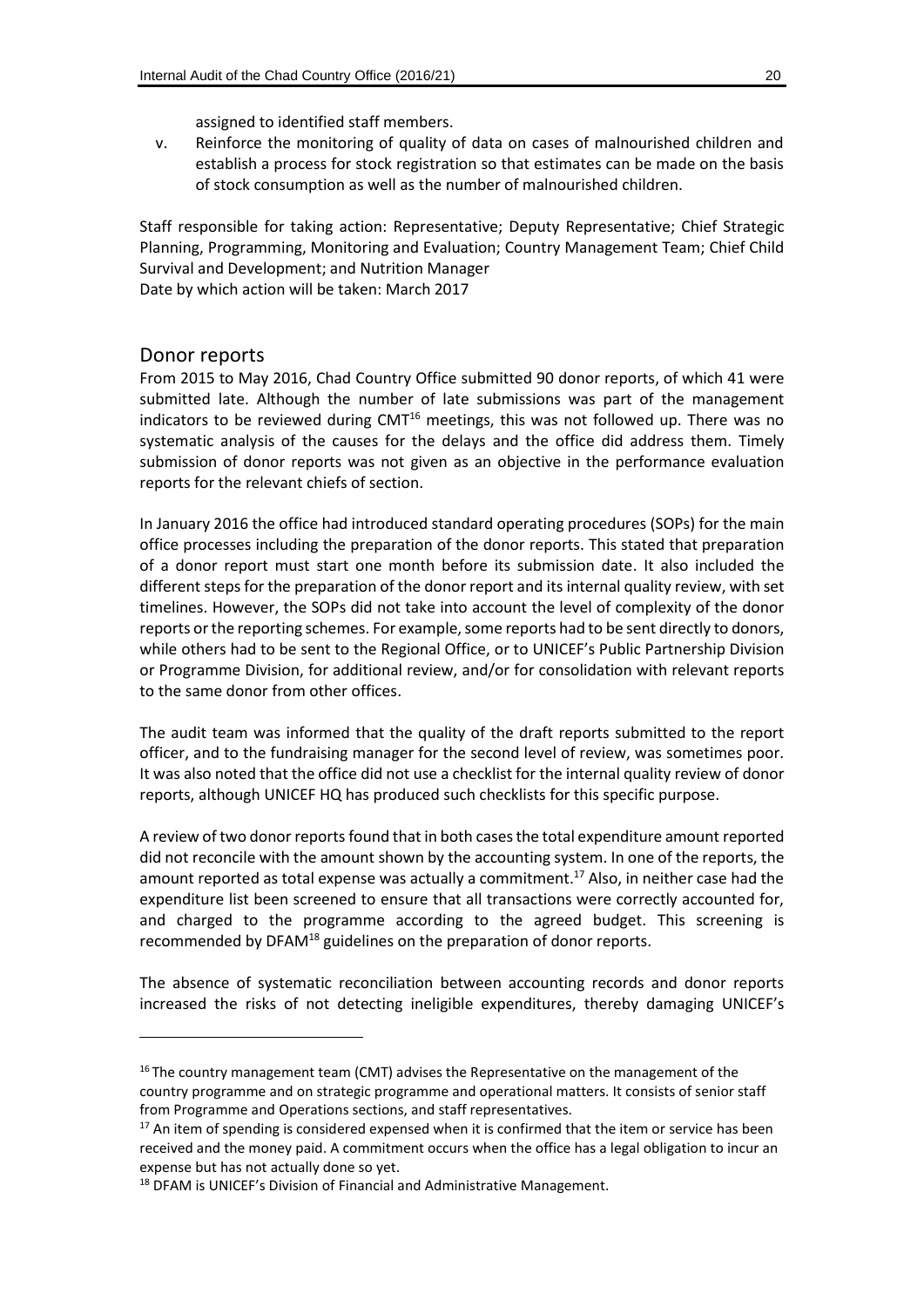reputation and creating a loss of resources.

**Agreed action 10 (high priority):** The country office agrees to analyse and address the causes for delays in the submission of donor reports, and monitor the timeliness of the submissions through the Country Management Team and programme coordination meetings. Specifically, the office will:

- i. Adapt the timelines for preparation and review of donor reports so that they allow for differing levels of complexity in the report preparation and approval process.
- ii. Introduce the use of a quality-review checklist to ensure that the internal quality review is complete, and that there is a record kept of it.
- iii. Ensure that the figures in the narrative or financial part of the report reconcile with the accounting entries, and that costs charged to the project are justified and in accordance with the agreed budget.

Staff responsible for taking action: Fundraising Unit, Section Chiefs, Budget Officer and Programme Officers

Date by which action will be taken: November 2016 and then ongoing

#### Cash-transfer management

Between 2015 and May 2016, cash transfers to implementing partners amounted to US\$ 18.3 million – 16 percent of the total expenditures. The audit sampled 17 direct cash transfer (DCT) transactions with six partners (two government partners, three national NGOs and one international NGO). The 17 DCTs amounted to US\$ 1,072,000 in cash advances and \$251,000 in liquidations.

The following was noted.

**FACE forms:** The partners did not always fill FACE forms correctly. In 14 cases out of the 17 under review, the activities mentioned on the FACE form referred to the global outcome defined in the annual workplans, whereas they should have reflected the budgeted activities as per the Itemized cost estimate. This made it more difficult for programme officers to check whether reported costs of activities corresponded to the budget – and also that there was no overspending of more than 20 percent on a specific activity, as allowed by UNICEF policy on transfer of resources to NGOs.

The Finance Unit did not maintain the list of authorized signatories used to verify the authenticity of signatures on the FACE forms. There was therefore a risk that forms with unauthorized signatures might be accepted by the country office.

*Liquidation documents:* In seven cases out of eight checked, financial reports had been requested from partners. This decision was not risk-informed and is not in line with HACT, which is meant to decrease the documentation required (see observation *Harmonized Approach to Cash Transfers*, p16 above). The office said it was to get an increased assurance from the partners, but it created confusion for them, as they had been told that liquidations could be processed on the basis of FACE forms provided there had been adequate assurance activities (spot checks, programmatic visits and audits). In fact, the office did not always ensure that the assurance activities had been done, although this was part of the office's internal checklist for liquidations. In four of the eight liquidations tested, this check was not recorded on the checklist, and the audit could not be sure that they had been done.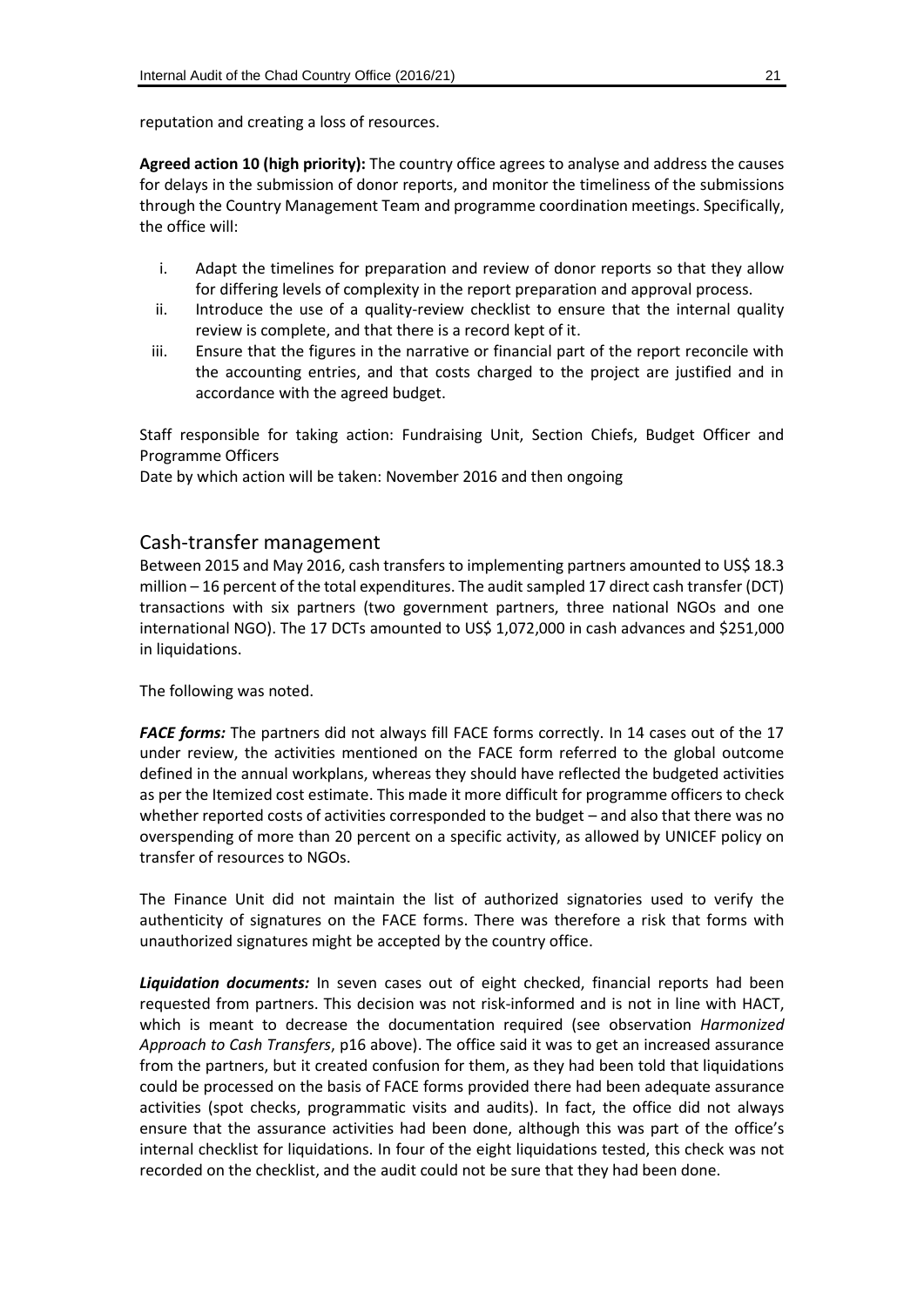*Timeliness:* The audit reviewed the timeliness with which the office dealt with partners' requests for cash advances. Out of nine cases tested, only three met UNICEF's 10-day benchmark. For the other cases, it took an average of 23 days from the receipt of request to issue of payment advice.

The audit also checked the timeliness of eight liquidations, and found that in four cases the liquidation FACE forms were not stamped with their date of receipt. The office would therefore not have been able to track the time taken to process the liquidations and thus check that it complied with the 15-day benchmark in its SOPs. In three of the other four cases examined, the office had not met its own benchmark; they took 17, 23 and 27 days. The delays as compared to the benchmark were noted for both the programme and operations sections.

**Agreed action 11 (medium priority):** The country office agrees to:

- i. Maintain a list of authorized signatures from implementing partners, for verification against signatures on Funding Authorization Certificate of Expenditure (FACE) forms.
- ii. Ensure that FACE forms are correctly filled in by partners.
- iii. Stop requesting financial reports in addition to FACE forms, or, if it is still regarded as necessary, ensure that the decision isinformed by a risk assessment and management process. This should include an escalation of the risk to the Regional Office and/or the Field Results Group.
- iv. Track the time taken to process funds requests and liquidations and, as far as possible, respect the benchmark for payment of advances set in UNICEF guidelines and the time to process liquidations set in the office's own standard operating procedures.

Staff responsible for taking action: Section Chiefs, Budget officer, HACT focal point, Quality Assurance Specialist, ERM focal point and Finance Officer Date by which action will be taken: March 2017

#### Procurement

 $\overline{a}$ 

The total programme supply procurement for 2015 and for the first five months of 2016 amounted to US\$ 24.5 million, or 23 percent of total expenses. Of this, local procurement accounted for US\$ 4.36 million. The sample of supply procurement reviewed by the audit contained 13 contracts for a total amount of US\$ 1.2 million, or 5 percent of total supplies.

In all the cases reviewed, suppliers had been selected from the vendor master file, and were therefore those with which the country office had already worked. There was no use of open tender procedures. Moreover the criteria used to determine which suppliers should be invited to bid were not recorded, pre-inspection visits were not always done and there was no evaluation of previous performance. These practices reduced both the transparency of the procurement process and the likelihood that the country office would select the supplier offering the best value for money.

The audit noted that a long-term agreement had been signed with a car-hire company, but without any pre-inspection visit. Just a few days before a Polio campaign, it was found that the cars put at the disposal of UNICEF were neither properly insured nor MOSS<sup>19</sup> compliant.

<sup>&</sup>lt;sup>19</sup> Minimum Operating Security Standards. These, and the MORSS (Minimum Operating Residential Security Standards), are set by the UN Department of Safety and Security (UNDSS).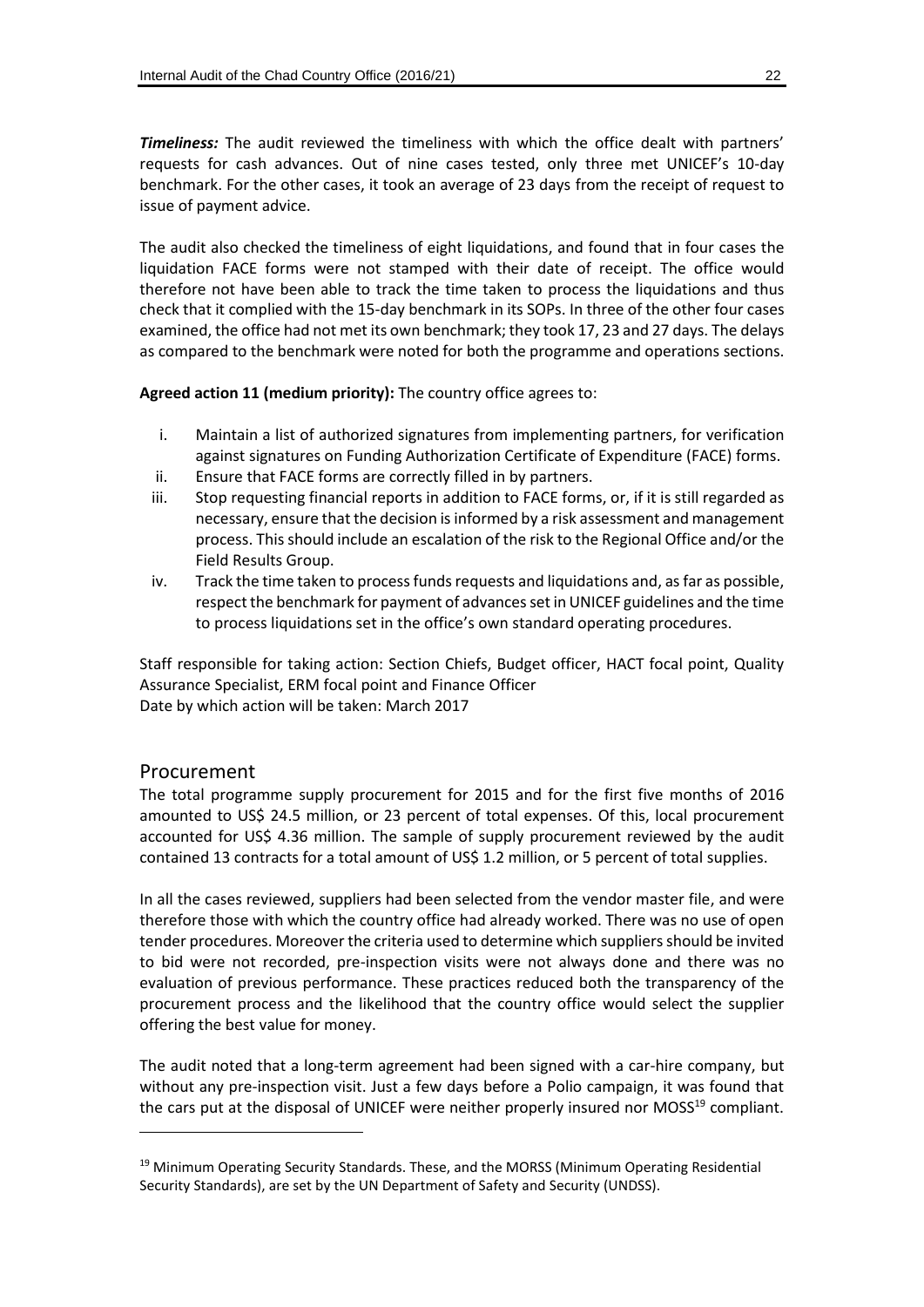The contract had therefore to be cancelled and the services of another supplier used at extremely short notice. As there was no time for a new procurement procedure, the office had to use single-source selection, with a price 20 percent higher. The Contract Review Committee (CRC) only reviewed the new contract after the service had been rendered.

Of the 13 transactions reviewed, 11 involved competitive selection. For four of these, the files did not contain the bidders' acknowledgement of the receipt of invitation to bid. The other seven did, but there were no formal stamp on the receipt. There was therefore no record that all those invited to bid had received the invitation to do so. The audit also noted that there was no mechanism to ensure that all bids received were considered or that the deadline for submission was respected.

The audit found seven bids dating from 2013 that had been placed in a box other than the bid box, and had therefore never been considered. Also, out of the 11 competitive selections reviewed, the files for nine did not include the original bids; in the two cases where they were, the office had not stamped them with the date of receipt. Finally, in two cases, issues were found concerning the selection of the companies. In one case, the selected company was not the lowest bidder of those selected as having a valid technical offer. In the other case, two companies proposed the same price but there was no explanation of the criteria on which one of them had finally been chosen.

The office had not undertaken a market survey since 2012. It said it planned to conduct a market survey covering Chad, and that the terms of reference were under preparation at the time of the audit. Where it is practicable to perform a market survey, it can help expand an office's knowledge of available suppliers.

Finally, out of the 10 supply deliveries made, the audit noted that in five cases, the payment had been processed more than two months after the goods were received. A delay in payment is a reputational risk for UNICEF.

The audit did note that the office had a different, and more transparent, procedure for construction contracts. This did have clear criteria for choosing prospective contractors. An advertisement for expressions of interest was then widely circulated and a shortlist of qualified contractors were invited to bid. The technical proposals were reviewed by a technical team that included the Government partners. There was also a financial review of qualified bidders. All documents were then to be sent for the CRC review (although the audit made some observations on the CRC itself; these are discussed in the following observation, on contract management). To increase transparency further, in June the office had introduced public opening of the financial offers submitted by the companies that had passed the technical selection.

#### **Agreed action 12 (medium priority):** The country office agrees to:

- i. Justify any decision to opt for restricted rather than open tenders.
- ii. Establish, and record, criteria for choosing which suppliers should be invited to bid.
- iii. Ensure that suppliers' acknowledgements of invitations to bid are stamped with date of receipt, and are kept on file.
- iv. Match information on the receipt of offers with the bids' envelopes to ensure that all offers were received, and that the submission deadline was respected.
- v. Systematically carry out pre-inspection visits.
- vi. Perform a comprehensive market survey as far as is practicable and update the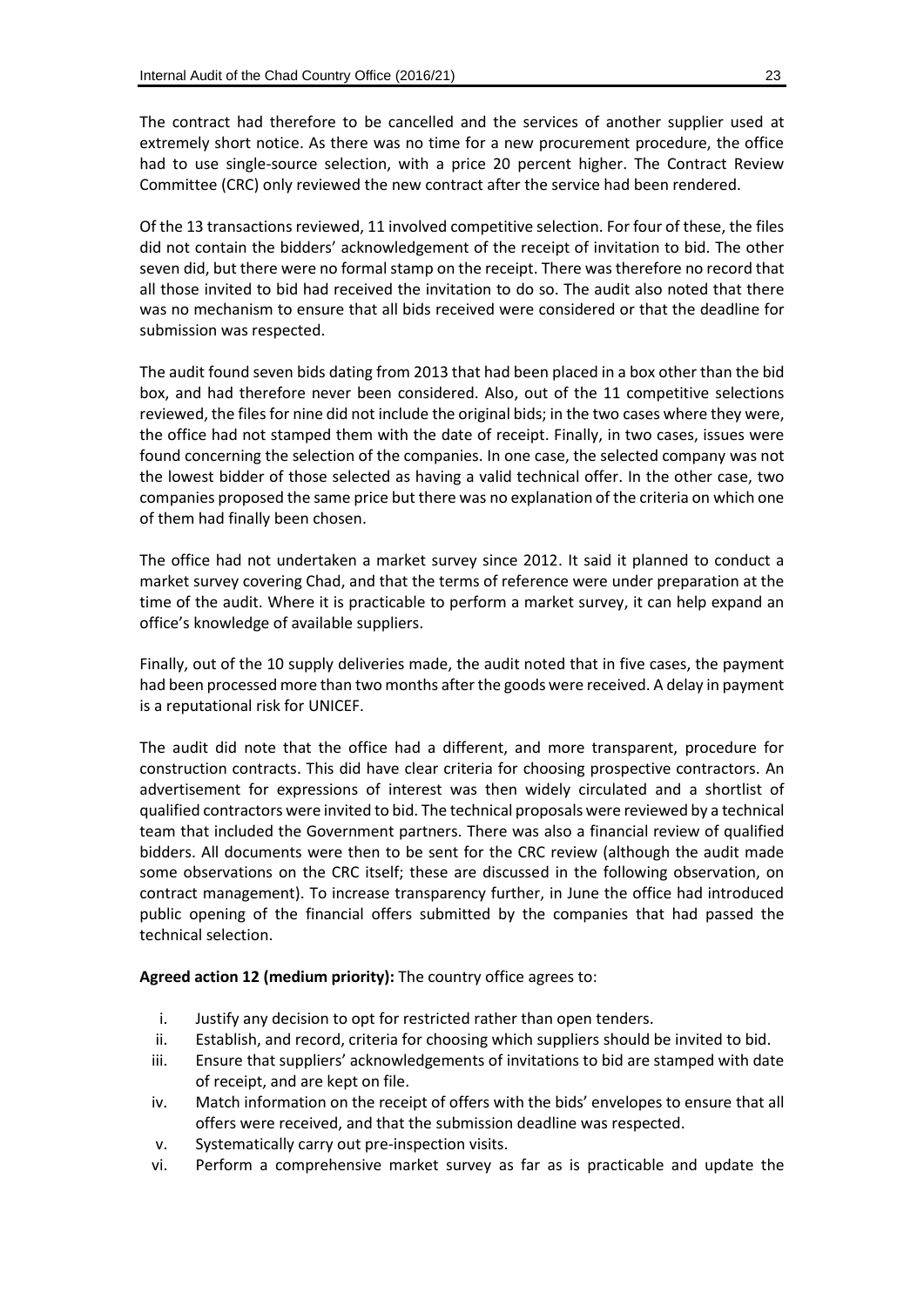suppliers' database accordingly.

Staff responsible for taking action: Supply manager, Chief of Operations and Country Management Team

Date by which action will be taken: May 2017

#### Contract management

During 2015, and 2016 up to May, the office had issued a total of 1,377 contracts for services (383 to consultants and 994 to contractors). These had a total value of US\$ 34.8 million, representing 31 percent of the office's total expenditure for the period. The audit reviewed four consultancy contracts with a total value of US\$ 200,000, or 1 percent of the total value of 2015 and 2016 contracts. The audit noted the following.

*Recruitment of consultants:* No reference checks were done for the selected candidates (although UNICEF rules require them). The statement of good health was included in the file in only one case, and in two the certificate of insurance coverage was missing. The office had not recorded the basis for arriving at the fees in any of the cases.

*Signature of contracts:* UNICEF policy requires that contracts be signed before services are rendered or supplies delivered. The audit team was told that the operations section was sometimes asked to pay for services rendered for which no contract had been signed. This occurred in the country office as well as in several zone offices.

The Representative had issued a memo in January 2016 instructing staff members to stop this practice. However a review of a sample of 15 contracts issued from March to April 2016, found that for 10 of them, the activities covered by the contracts had started before they were signed – which was between eight and 48 days after start date of the contracts. The office had not identified the cause of this control breakdown. Management told the audit team that, in such cases, contracts were finalized before the payments were released. However, besides being against UNICEF policy, requesting vendors to render services without appropriate contracts exposes UNICEF to reputational, financial and legal risks.

*CRC review:* The audit reviewed minutes from the CRC for 2015 and 2016. There were minutes from a total of 74 meetings, representing contracts for both supplies and services worth just over US\$ 36m.

The audit noted that two contracts for which the CRC review took place *post facto* had not been notified to the regional office as required by UNICEF policy. (One was an emergency and the other one was an extension of a long-term agreement for four months.)

There were four cases where segregation of duties was not respected, in that the authorizing officer was also the chair of the CRC meeting. UNICEF policy recommends that CRC members are chosen among the staff members not involved in the commitments of funds and resources. Also, 12 meetings were chaired by staff from programme sections; UNICEF policy is that they should be chaired by the most senior officer of the Operations section. This created a risk of some operational issues not being reviewed.

*Evaluation:* Contractors were not always evaluated after their services, although previous experience with UNICEF had often been used as a justification for single-source selection. In one case a supplier was single-sourced on this basis but, when the CRC reviewed this new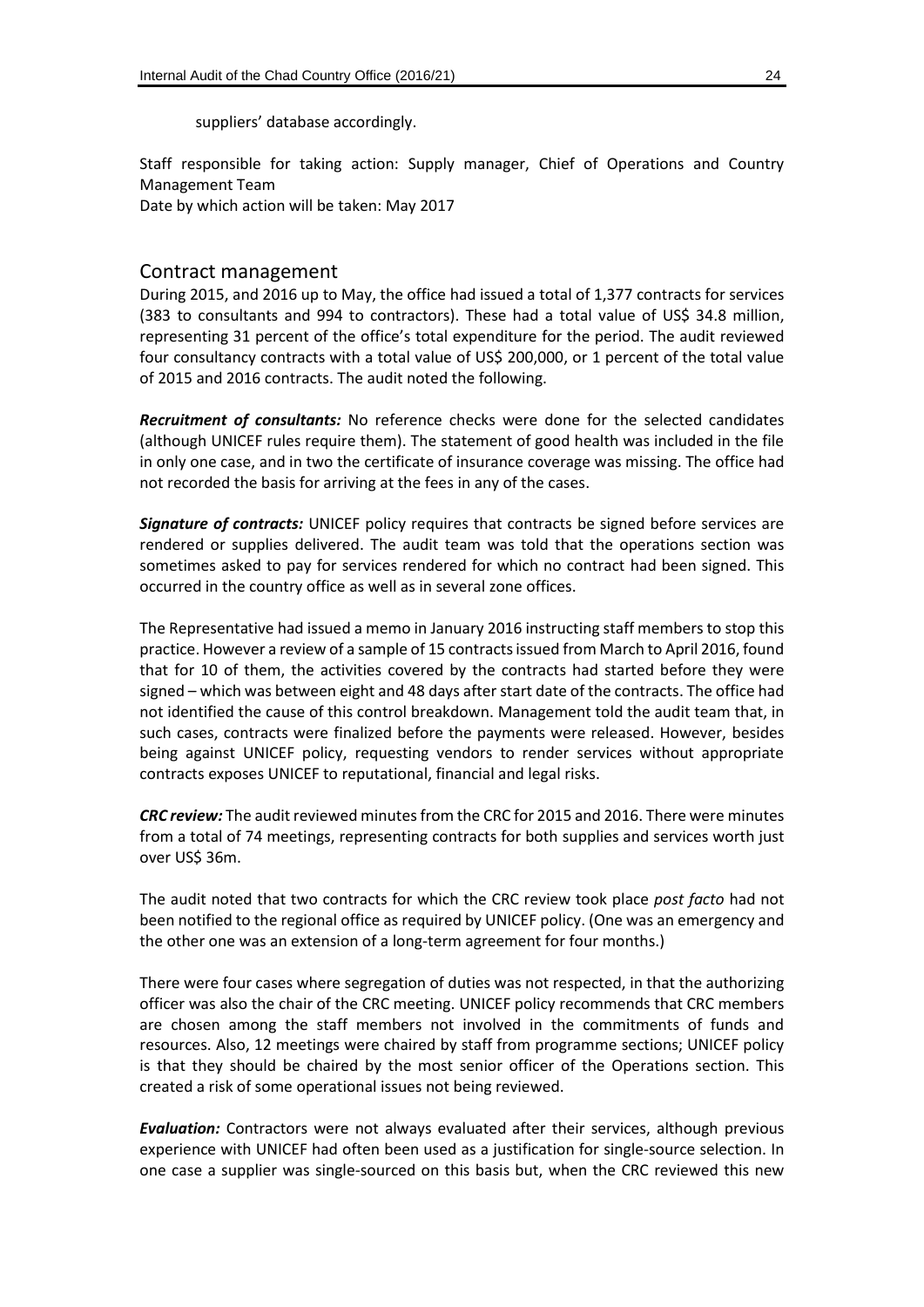contract, the delivery foreseen in the previous contract had yet to take place and the performance of the supplier could not have been assessed.

*Closure and expiry of contracts:*Of 15 expired contracts included in the tested sample, 11 were not closed at time of the audit, although the activities have been fully completed and the contracts had mostly expired. One, amounting to US\$ 91,500, had expired but there was still US\$ 69,000 remaining on the contract, which corresponded to an overestimation of an insurance premium. Failing to close this contract could lead to a loss of funds in case the grant expired; it also prevented reallocation of unused funds from the original commitments.

**Agreed action 13 (medium priority):** The country office agrees to:

- i. Always conduct reference checks for consultants and ensure that they provide statements of good health.
- ii. When fixing a consultant's fee, record the criteria on which the rate was decided.
- iii. Identify and address the reasons for which contracts are signed after services are rendered or supplies delivered.
- iv. Prepare Standard Operating Procedures on procurement of contracts for services and contract management, and distribute them to all staff.
- v. Notify the regional office of *post facto* contract review committee (CRC) cases.
- vi. Ensure that that CRC meetings are chaired by the most senior officer in Operations, and that staff members do not chair CRC meetings that consider contracts for which they are authorizing officers.
- vii. Recording formal evaluations of consultants and suppliers, in accordance with UNICEF policy.
- viii. Ensure that payments are made on time for services rendered and goods delivered.
- ix. Promptly release unused funds from completed contracts.

Staff responsible for taking action: HR Manager, Chief of Operations, Supply Manager and Finance Manager

Date by which action will be taken: April 2017

#### Supply management

Country offices should have effective processes so that the procurement of programme supplies is properly planned, implemented and monitored. UNICEF Chad had established SOPs for procurement of supplies and had also taken into account the simplified standard operating procedures for Level 2 emergencies.<sup>20</sup>

The audit noted the following.

-

*Supply and distribution plan:* An adequate supply plan helps an office establish a standing level of readiness and standby arrangements, so that it can provide essential emergency

 $20$  UNICEF defines an emergency as a situation that threatens the lives and well-being of a population and requires extraordinary action to ensure their survival, care and protection. There are three levels of emergency response: Level 1 – the scale of the emergency is such that a country office can respond using its own staff, funding, supplies and other resources, and the usual Regional Office/HQ support; Level 2 – the scale of emergency is such that a country office needs additional support from other parts of the organization to respond, and the Regional Office must provide leadership and support; and Level 3 – the scale of the emergency is such that an organization-wide mobilization is called for.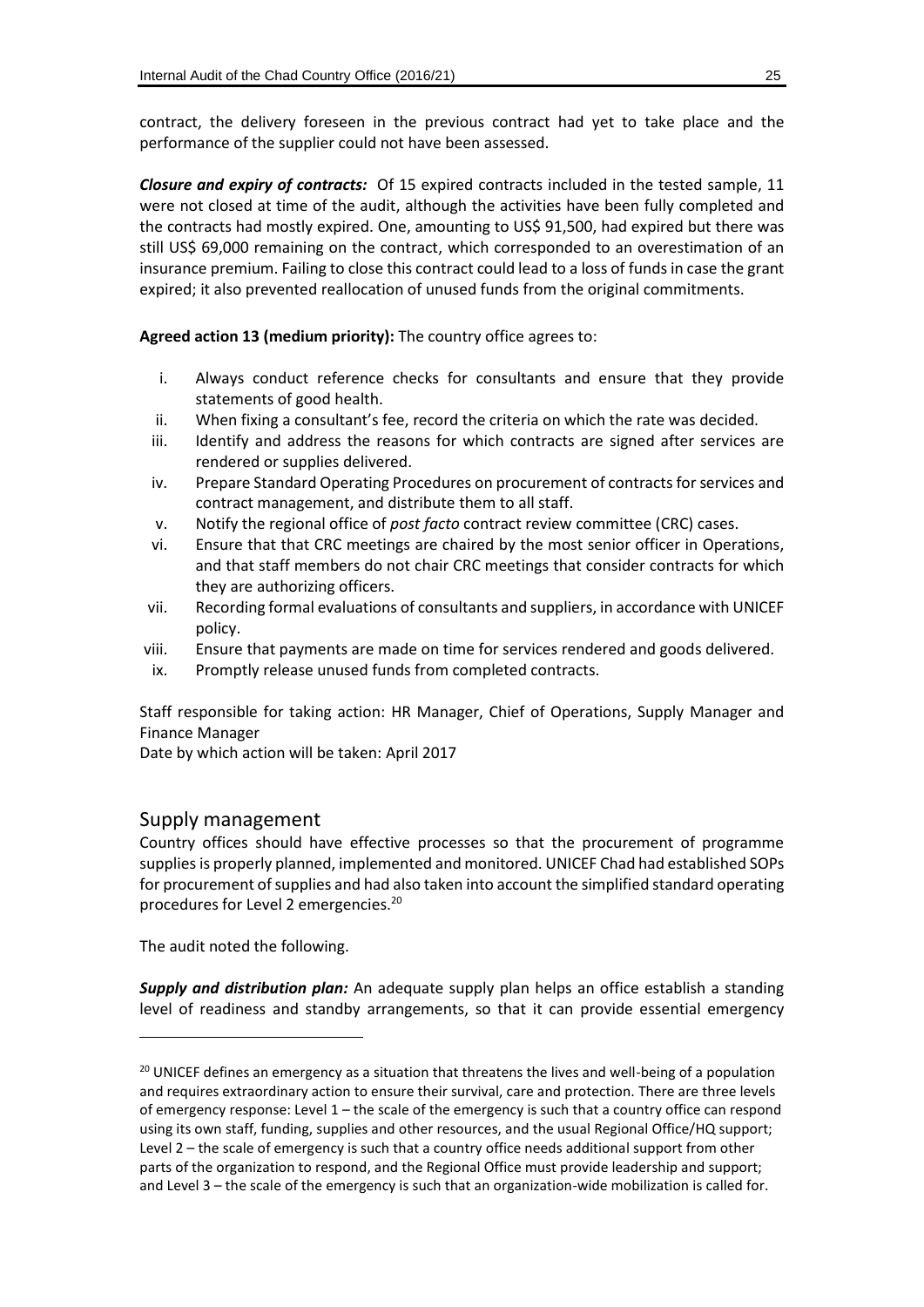supplies. The plan can include stockpiling if necessary, and will help an office to determine whether to procure locally or off-shore.

The office had prepared supplies plans for both 2015 and 2016, but both were incomplete. For instance, they did not take into account the quantity of stocks available in the warehouse, or those already procured and in transit, during the planning period. Further, distribution plans were not timely, and some supplies were procured without them. Inadequate supply planning could lead to inefficient procurement of supplies at suboptimal cost, or of excess supplies with their attendant long storage in the warehouse (see observation *Inventory management*, p27 below). The office said it was aware of the weaknesses in the supply plans and would take corrective measures in 2016.

The audit also noted that the 2015 plan was prepared very late in the year (September), and since it was prepared late, there was no analysis of its level of implementation at the end of the year. The 2016 supply plan was prepared during the first quarter of the year.

*Delay in supplies delivery:* The audit reviewed a sample of 17 supplies procurements between 2015 and 2016 and found late delivery by vendors in 11 of these cases. The delays ranged from 54 days to 154 days after the agreed delivery dates. The country office had not analysed the causes for these delays.

*Logistics capacity assessment:* The Basic Cooperation Agreement between UNICEF and the Government of Chad stated that in-country logistics of programme supplies was the responsibility of the Government. However, due to insufficient Government capacity, the office had been supporting it with in-country logistics and had spent US\$ 2.6 million during the period from January 2015 to May 2016. Moreover all deliveries were consigned to UNICEF's warehouse first and then dispatched to the Government partners, instead of being delivered directly to them which would have reduced logistics costs. The audit noted that the office had neither made a comprehensive assessment of Government capacity in this regard, nor drawn up an exit strategy from some of these roles as that capacity strengthened.

*Supplies intent:* Supplies would normally be procured with any of three intents (codes that define the location for delivery and the reason for it). They are CINV – storage in warehouse before distribution; PPOS – prepositioning/contingency in the country office's warehouses; and DDEL – direct delivery to implementing partners. CINV should be normal warehouse supplies for which the office has robust distribution plans, while DDEL will be sent directly to the partner and should not be received at the UNICEF warehouse. Finally PPOS are contingency/emergency procurement and are stored to assist emergency response.

The audit reviewed the intents for the US\$ 4.1 million worth of supplies in the warehouses and noted that 95 percent (US\$ 3.9 million) of the total stock was for CINV, four percent (US\$ 160,000) was DDEL and PPOS was only one percent (US\$ 48,000). The office stated that it did not consign supplies directly to implementing partners, so the DDEL intents were incorrect. Further, the office said that values for contingency supplies were grossly understated in VISION, implying that some contingency supplies were included as part of the warehouse stocks. The audit was unable to confirm the adequacy of the level of stored supplies since the intent recorded in VISION was wrong.

*End-user monitoring:* The office had no system for coordinated end-user monitoring to maintain awareness that supplies are delivered to the intended beneficiaries.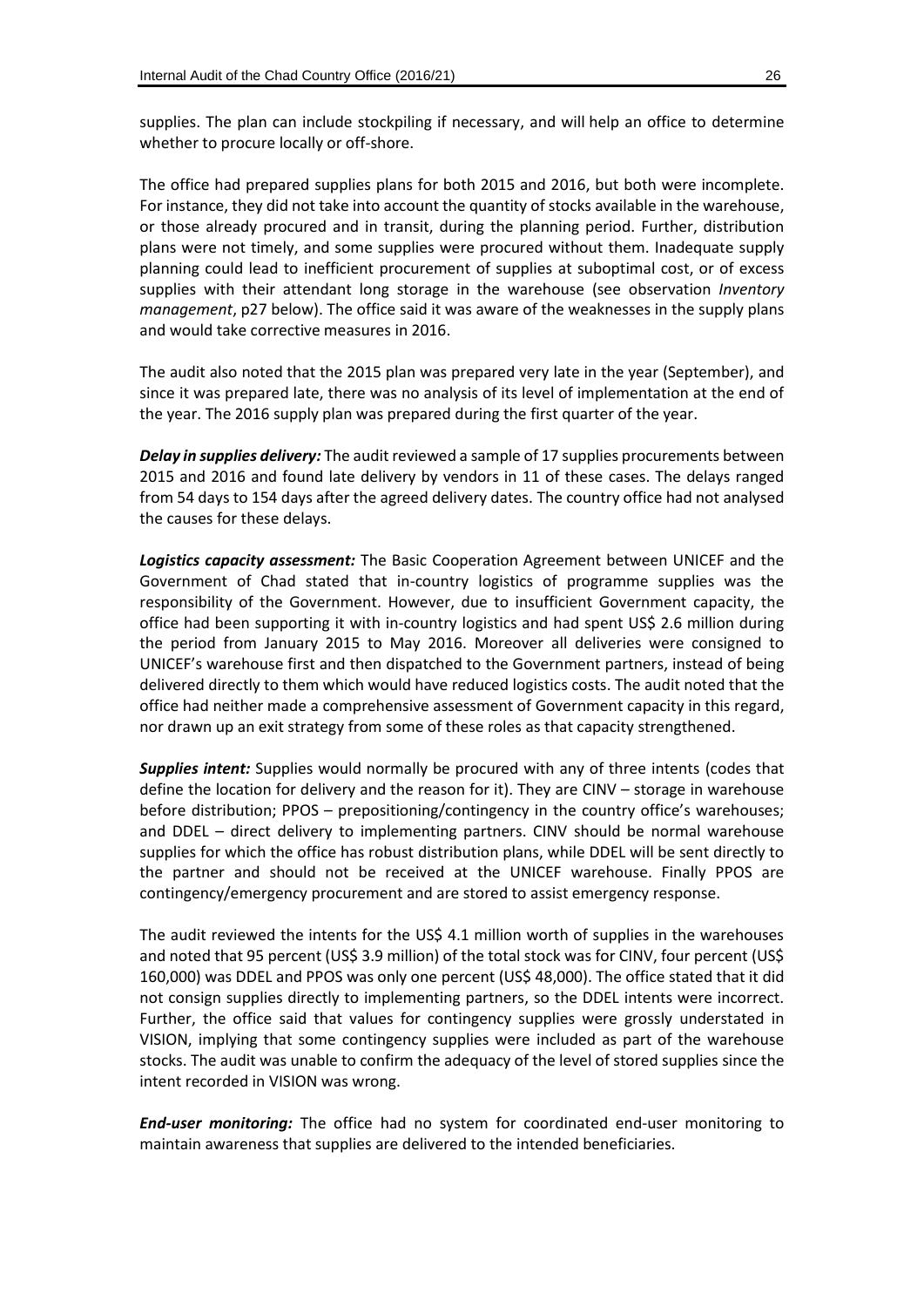The above weaknesses were caused by combination of factors including inadequate supply planning, lack of distribution plan and weak monitoring of existing supplies by programme.

**Agreed action 14 (high priority):** The country office agrees to:

- i. Ensure that supply plans take into consideration inventory balances and orders.
- ii. Prepare distribution plans on time and share them with the supply unit.
- iii. Ensure that deliveries are made in accordance with the agreed delivery dates, and investigate if they are not.
- iv. Assess the in-country logistics capacity of Government partners and ascertain the level of capacity-building needed, and explore the possibility of direct delivery of supplies.
- v. Define an exit strategy by which to hand over in-country logistics roles to the Government.
- vi. Prepare distribution plans for supplies and ensure that they are delivered in accordance with the workplans on the basis of which they were procured in the first place.
- vii. Train staff responsible for raising sales orders to ensure that supplies are procured with the correct intents.
- viii. Introduce a process for periodic and coordinated end-user monitoring involving programme and operations staff.

Staff responsible for taking action: Supply Manager, Section Chiefs, Finance Officer, Representative, Deputy Representative, Procurement Specialist, Chiefs of Field Office Date by which action will be taken: September 2017

#### Inventory management

According to data in VISION, UNICEF Chad had programme supplies worth US\$ 4.1 million in its warehouses at the time of the audit (May 2016). It maintained warehouses in five different locations: N'Djamena US\$ 2.4 million (59 percent of the total supplies); Abéché US\$ 821,000 (20 percent); Mongo US\$ 408,000 (10 percent); Mao US\$ 373,000 (9 percent); and Moundou US\$ 69,000 (2 percent). The office had logistics staff stationed in three zone offices (Abéché, Mao and Mongo) and a warehouse assistant in Moundou. All the warehouses were managed by UNICEF.

The audit noted the following.

*Age of supplies:* The office stated that there were also other supplies that were not recorded in VISION. The audit looked at these and found that some of them had been stored for a prolonged period. About 23 percent (US\$ 940,000) of the supplies had been kept in the warehouse for over six months. Included in this total were supplies with value of US\$ 227,000 that had been in the warehouses for more than 12 months.

Moreover, additional supplies of same type had been procured before the old stocks had been exhausted. For instance, a total of 16 motorcycles were currently in the warehouse. Of these, five had been received before 2012, but an additional four had been received in March of 2015 and seven more in November 2015. In another example, there were about 36,000 cartons of therapeutic spread with estimated value of US\$1.5 million. About 5,500 cartons received in 2015 had not yet been distributed, but another 23,000 had been procured and received in first quarter of 2016 and a further 7,000 cartons received in second quarter of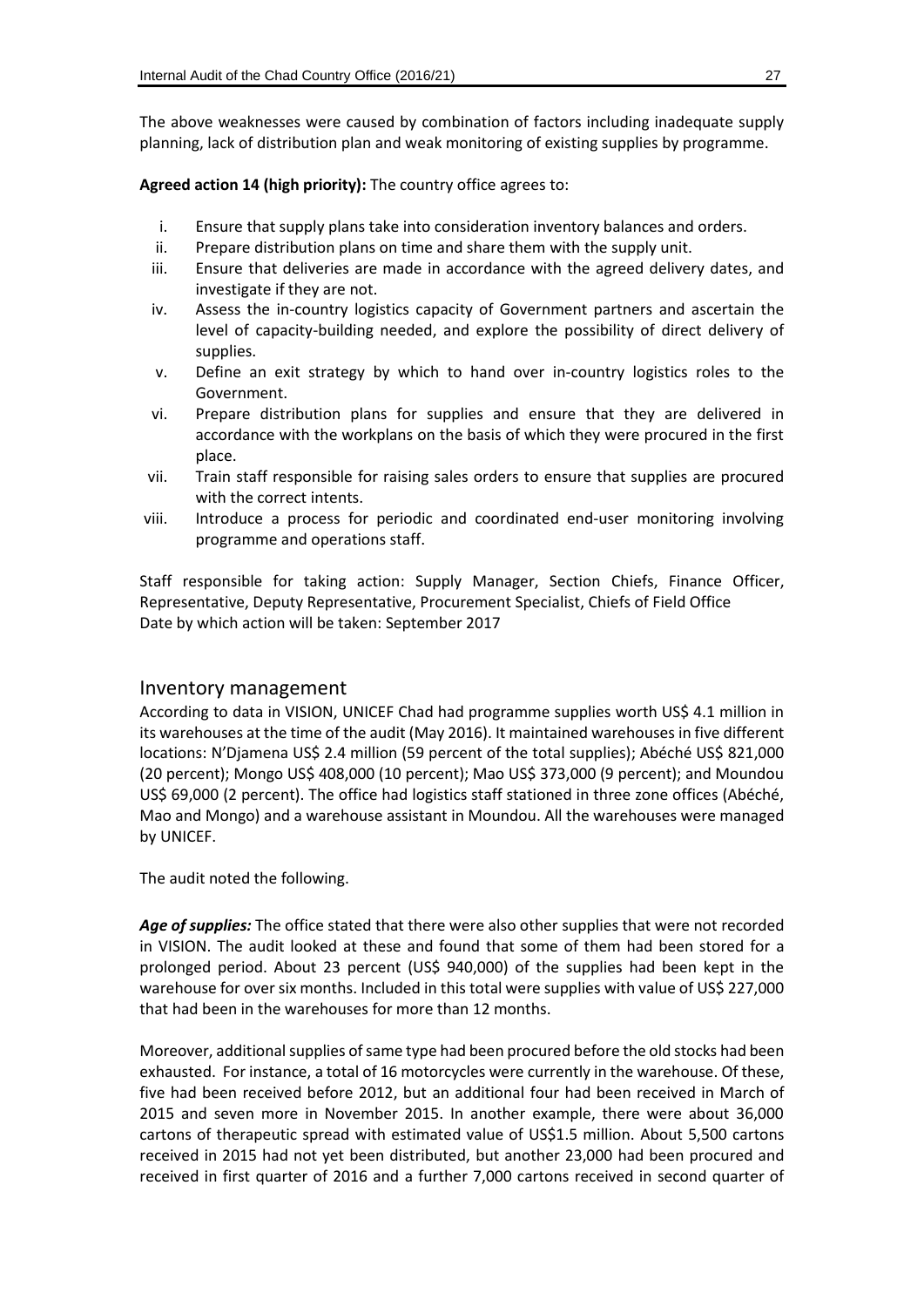2016. This could lead to loss of funds due to expiry of the supplies.

*Warehouse storage conditions:* The audit visited the warehouses located in N'Djamena and Abéché, which between them were storing 79 percent of the total supplies. The warehouses had security guards. The stacking arrangements, including usage of pallets within the warehouse, were generally good and would ease access for picking and stock-counting. However, the audit noted PlumpyNut<sup>21</sup> with value estimated at about US\$ 1.1 million stored in areas above the temperature level specified by the manufacturer (about 6,000 cartons with estimated value of US\$ 300,000 in N'Djamena, and about 19,000 cartons estimated value of US\$ 810,000 stored in Abéché). At the time of the audit's visit, the temperatures of the areas where these were stored were above 40 deg C; the manufacturer specifies below 30 deg C.

*Non-UNICEF supplies:* The audit noted that about 235 sets of refrigerators and solar panels belonging to partners had been stored in UNICEF warehouse without any agreement on responsibilities (including insurance), or storage costs where applicable. The office did not have any information on the value of these supplies. UNICEF supplies recorded in VISION are insured globally by Supply Division and such insurance does not cover supplies outside VISION, which are subject to special arrangements.

*Partners' warehouses:* UNICEF delivers supplies to the partners' warehouses at district level for onward delivery to sub-districts and end-users. The audit visited three such storage centres in N'Djamena and Abéché and noted that in two of them, there were no stock-recording systems to record what had been received from UNICEF and what had been issued out to the sub-districts and or beneficiaries. The audit was unable to confirm if the quantities of supplies meant for the sub-districts had indeed been issued to them by those centres.

*Physical verification:* A sample of eight supply items were chosen and traced from VISION records to their physical locations in the warehouse. They were found in their correct places. However, five motorcycles in the warehouse were not recorded in VISION. The office said this was because they were procured prior to VISION roll-out in January 2012, and that it had a manual record of these and other supplies. Not recording supply items promptly in VISION weakened accountability and increased the risk of pilferage. Moreover, these supplies would not be included in UNICEF financial statements, which could result in the understatement of assets. Finally, such items would not be covered by insurance as part of the global insurance handled by Supply Division, which covers items recorded in VISION.

**Agreed action 15 (high priority):** The country office agrees to:

- i. Store supplies according to the conditions specified by the manufacturer.
- ii. Where health and nutrition supplies have been subjected to extreme temperatures, ensure they are tested prior to their distribution, to ensure that they are fit for human consumption.
- iii. Sign an agreement outlining the responsibilities (including insurance), and payment of storage costs where applicable, when offering a service to store partner supplies not controlled by UNICEF.
- iv. Train partners on inventory storage and management.

-

v. Ensure that all supplies under the control of UNICEF at the warehouse are promptly recorded in VISION.

 $21$  A ready-to-use therapeutic food that can be used in emergency malnutrition cases.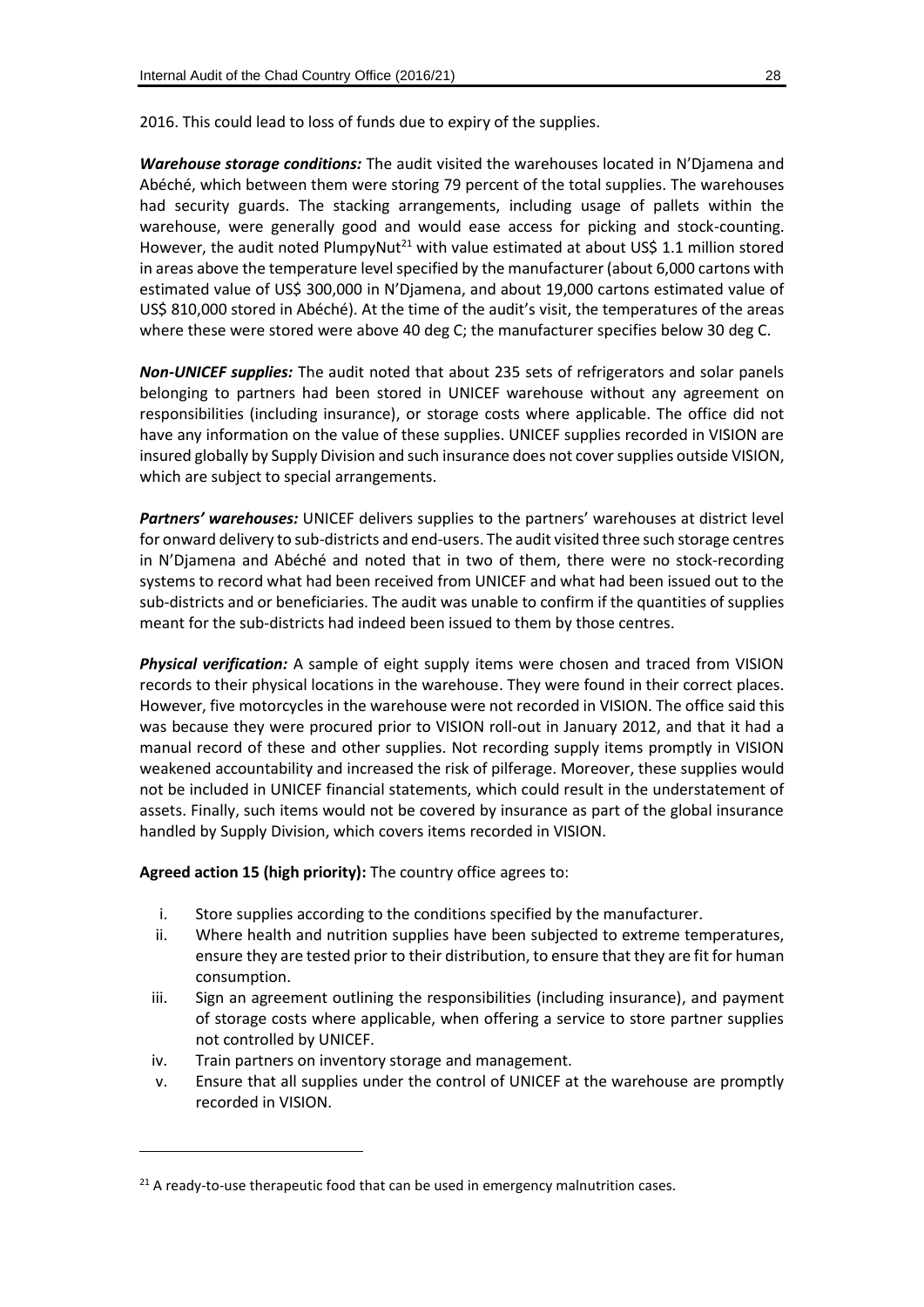Staff responsible for taking action: Logistics specialist, Supply manager, Chief Child Survival and Development Date by which action will be taken: April 2017

#### Budget management

The country office spent around US\$ 6 million in operating costs per year. However, according to the 2012-2016 CPAP,<sup>22</sup> the planned budget for these costs was only US\$ 3.4 million.

The country office had made efforts to decrease its operating costs. For example, in May 2016, it decided to move all staff from in the country office into one building (whereas they were previously in two). Also, it had started to explore the possibility to obtain rent-free property from the Government of Chad. However, this had not been done in consultation with the other UN agencies, with which it might have shared premises and costs.

The office also planned to invest in solar panels so that it would become completely selfsufficient in electricity and save the corresponding costs. It had already done so in 2014 for the Mao zone office. The audit observed that the country office could apply to HQ for possible funding from the Greening and Accessibility Fund.

The audit also noted that the budget owners' role had been assigned to the Representative, the Deputy Representative, and the Chief of Operations, as well as the chiefs of sections and their deputies. This role enabled them to commit funds in the accounting system. However, no financial limit had been assigned to them in the Table of Authority, so there was an increased risk of unauthorized levels of commitments being made.

**Agreed action 16 (medium priority):** The country office agrees to:

- i. Identify sources of funds to pay for the office's operating costs.
- ii. Further pursue the possibility of obtaining rent-free property from the Government of Chad and explore possibilities for sharing premises and costs with other UN bodies.
- iii. Apply for funding from the Greening and Accessibility Fund to finance its investments in solar panels for the country office and all the zone offices.
- iv. Define financial limits for budget owners and notify them in the letters of delegation that they sign annually.

Staff responsible for taking action: Representative, Deputy Representative, Chief of Operations, Finance Officer, Country Management Team Date by which action will be taken: March 2017

#### Travel and entitlements

 $\overline{a}$ 

Travel expenditures amounted to US \$ 3.6 million for the period from 2015 and 2016 to May. This represented 3 percent of total expenditure. The audit tested 15 instances of travel by staff members, for a total amount of US\$ 102,618 – about 3 percent of the total travel costs.

<sup>&</sup>lt;sup>22</sup> The CPAP is the Country Programme Action Plan, a formal agreement between a UNICEF office and the host Government on the programme of cooperation, setting out the expected results, programme structure, distribution of resources and respective commitments during the period of the current country programme.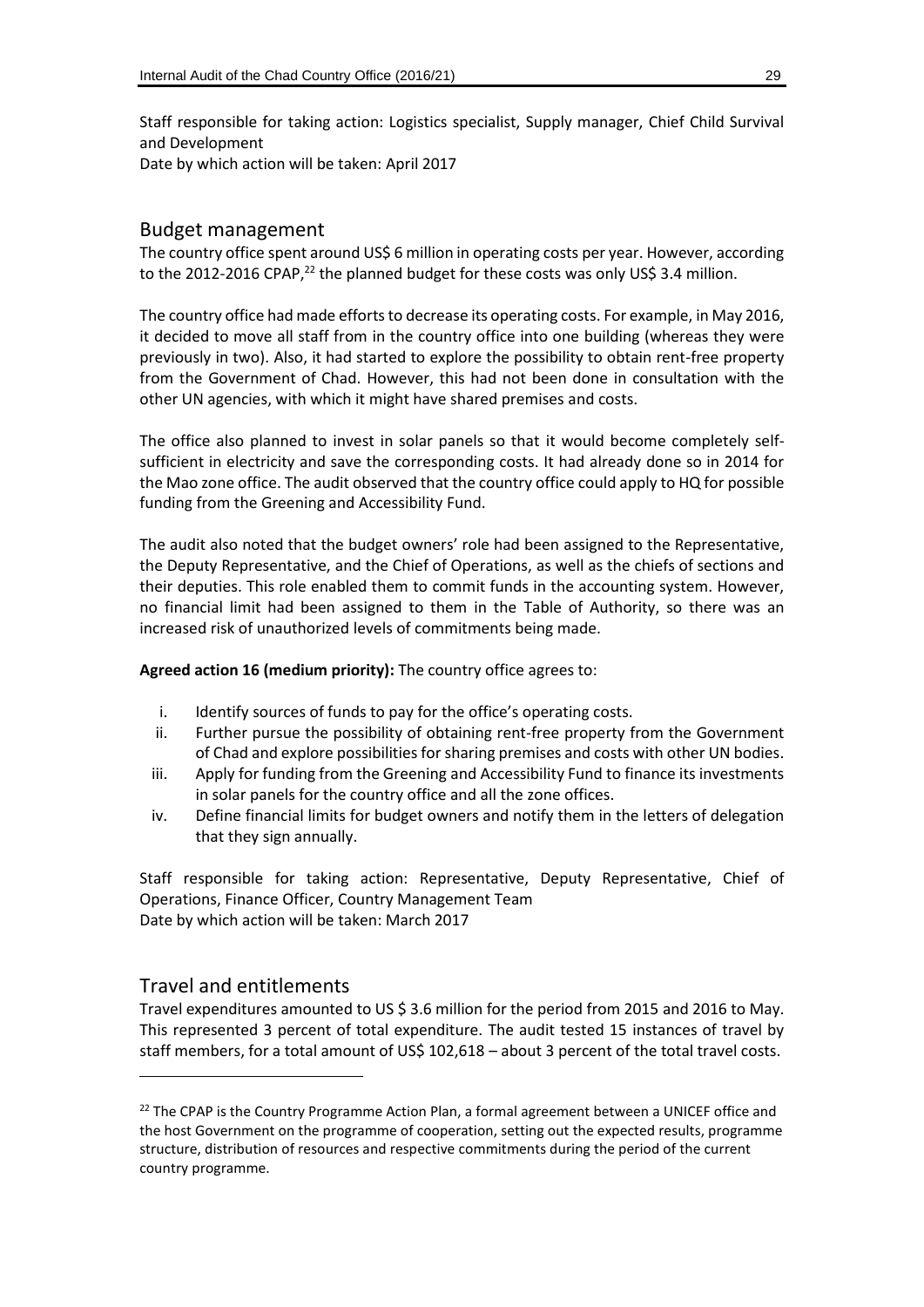Nine cases involved international travel.

*Routeing:* UNICEF policy is that the ticket quote selected should correspond to the most direct and economic route. The audit found in four of the nine cases of international travel, there was no evidence of this as there had been no comparison of quotations.

*Processing of travel authorizations***:** The audit checked the calculation of the Daily Subsistence Allowance (DSA) for 12 cases, and found that two staff members received more DSA than they were entitled to. The first one received full DSA instead of one-third while the second one received full DSA on the last day of travel instead of the 40 percent entitlement payable. There were also delays in the processing of travel authorizations and payment in corresponding DSA. In four cases, the Travel Authorization was approved after the travel had taken place and in three other cases, the travel took place before the DSA had been paid. Several staff members complained to the audit team about the delays in the payment of travel allowances.

*Travel certification:* A staff member must submit certification of travel within 15 calendar days of their return, to confirm that travel was completed either as originally authorized or with changes. At the end of May, 290 cases had still not been certified after being open for an average of 149 days. Several reminders had been sent by the Chief of Operations to staff members to remind them of their obligation to certify their travel. However, since the office had not found out why each case was outstanding, they could not be easily resolved.

*Medical and security clearances:* A medical examination is required when the staff member is to travel on official business to duty stations classified by the International Civil Service Commission in categories A, B, C, D and E. However, 86 staff members had not renewed their medical clearances, which were no longer valid. In one instance, a staff member had travelled without it. This could lead to staff having medical issues during their travel not being covered by medical insurance.

The audit noted that in seven instances out of 12, the traveller had not requested security clearance before travelling although this is compulsory under UN rules. This again meant that the staff would not be insured, and would also cause complications for UNDSS<sup>23</sup> in case of security problems.

**Agreed action 17 (high priority):** The office agrees to:

- i. Always check that the most economical and direct route is selected for travel.
- ii. Make correct payments for Daily Subsistence Allowance as required by UNICEF policy.
- iii. Identify and address causes of delays in the processing of travel authorizations.
- iv. Identify and address causes of delays for certification of the 290 outstanding travel authorizations and monitor their final resolution.
- v. Establish a process to ensure staff obtain required medical and security clearance before travel.

Staff responsible for taking action: Head of Travel Unit and Chief of Operations Date by which action will be taken: April 2017

-

<sup>&</sup>lt;sup>23</sup> UN Department of Safety and Security.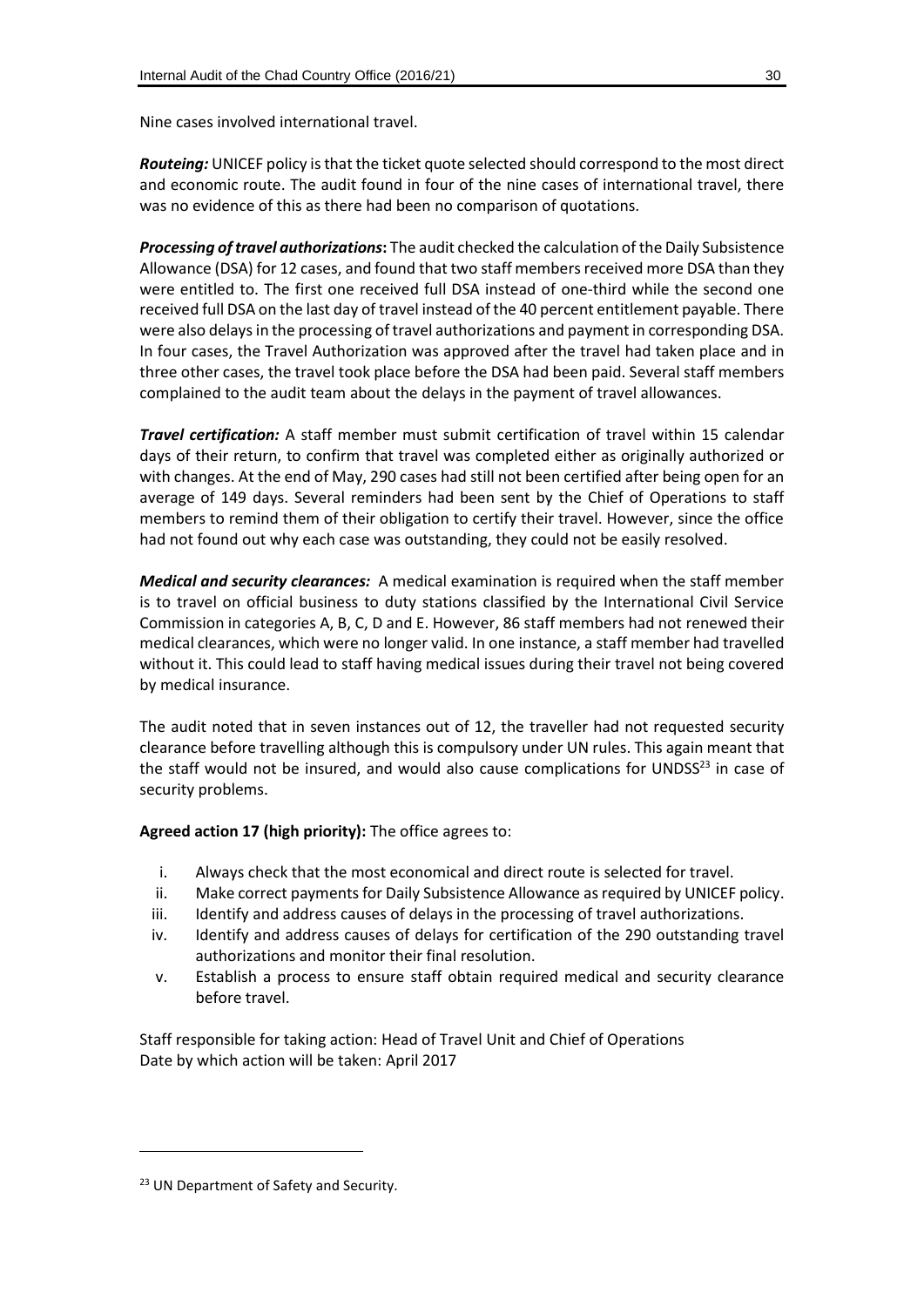#### Guesthouses

Under exceptional security or emergency situations, UNICEF may need to arrange temporary accommodation for staff. If necessary, an office can set up a guesthouse for staff on short- or longer-term assignments and for visitors and staff on official travel duty. This is what had been done in Abéché and in Mongo.

UNICEF policy is that a guesthouse must be self-financing (apart from security-related costs). However, the office had not compared the total cost of the guesthouses in with their revenues to see if the nightly fee for the guesthouses covered the annual costs. The audit team estimated that they might not. Moreover, the audit noted that no reconciliation was done to ensure that the number of nights invoiced matched with the amount of cash collected.

The audit visited the guesthouse of Abéché and noted that it was used not only by staff from UNICEF, other UN agencies and NGOs, but also by several private companies; this is against UNICEF rules. The audit also noted inadequate segregation of duties in the roles of collecting cash, and recording it; both were assigned to the same Finance Assistant. There were no compensating controls to ensure that funds collected were fully accounted for.

**Agreed action 18 (medium priority):** The office agrees to:

- i. Ensure that guest houses are self-financing.
- ii. Segregate administrative and financial tasks in the management of guesthouses.
- iii. Reconcile revenues collected from the guesthouses with the recorded bookings.
- iv. Restrict access to guesthouses to NGOs and UN agencies.

Staff responsible for taking action: Finance Officer, Administration and Finance Assistants in Field Offices, Chiefs of Field Office and Chief of Operations Date by which action will be taken: February 2017

#### Records management

Country offices should determine the most efficient means of filing and archiving in electronic and manual systems, depending on the type of documentation and the facilities available, so as to make documents secure and easy to retrieve. Failure to do so could lead to loss of documents that are required for legal reasons, and/or to loss of financial resources if unsupported costs have to be reimbursed to donors.

Neither the country office nor the zone offices maintained a central archiving system. All contractual documents were centralized in the Operations section; otherwise, however, each head of section was responsible for the archiving their section's documents using their own system and location.

Older documents had been transferred to two different sites: a container on the office site for the Finance archives; and the warehouse for all other documents. Neither of these locations had smoke detectors in case of a fire. There was no inventory of the content of the archives. There were also documents from the Supplies section dated 2015 in the warehouse; those less than three years old should normally be kept at the office so that they can be retrieved more easily.

The office did not periodically review its accounting, financial, budget and administrative records with a view to classifying them as permanent, non-permanent or routine in order to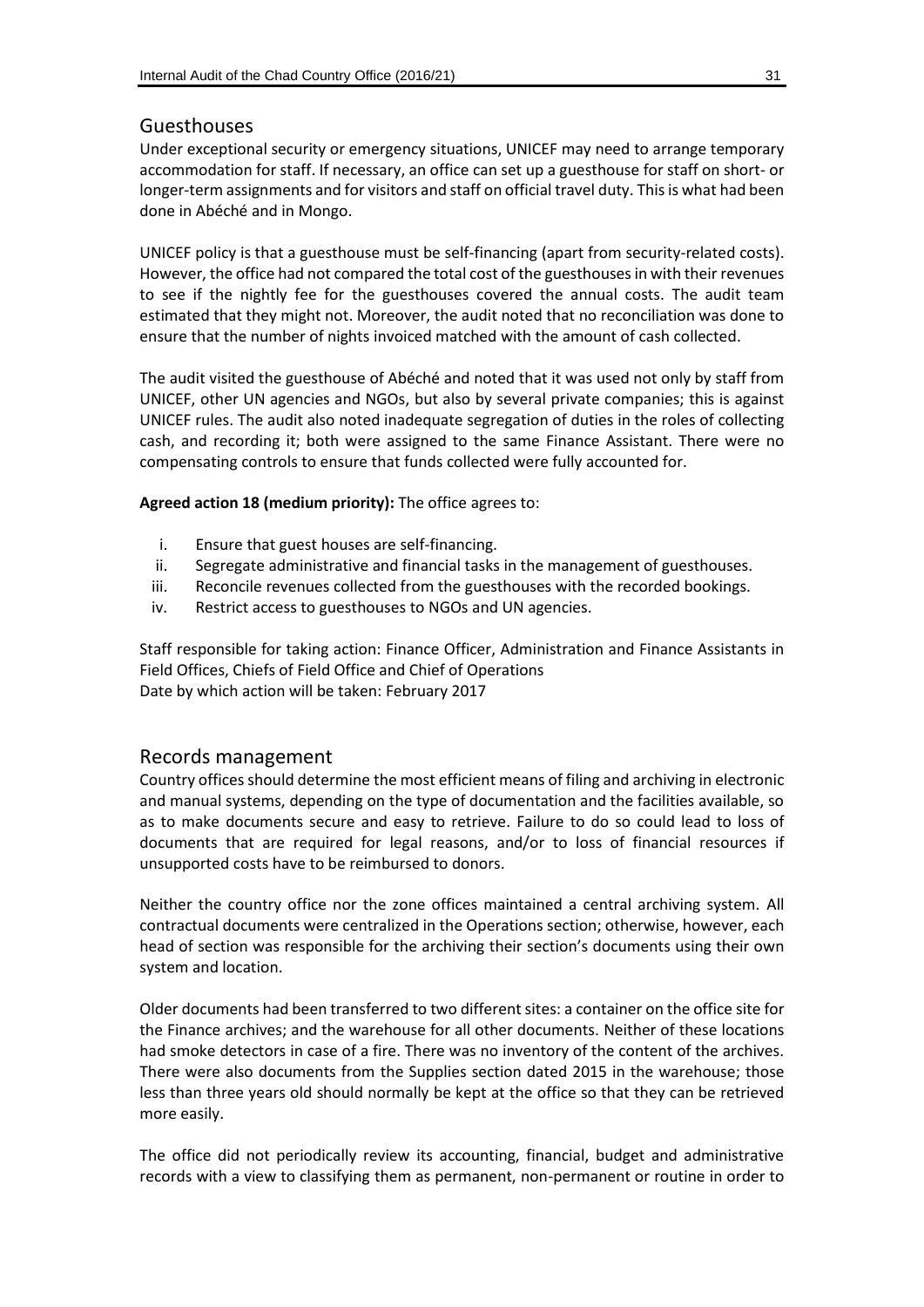apply the corresponding retention period (see UNICEF Financial and Administrative Policy 1, Supplement 3, *Retention of records*).

**Agreed action 19 (medium priority):** The office agrees to:

- i. Periodically review records with a view to classifying them as permanent, nonpermanent or routine.
- ii. Make an inventory of the existing archives to identify sections and years for which supporting documents are not complete.
- iii. To assist retrieval, maintain reference information for archived documents, indicating filing dates, locations and closure status.
- iv. Ensure that documents that exceed the retention period are properly disposed of in line with UNICEF rules (subject to any specific conditions included in the contribution agreements), and maintain records of disposals.

Staff responsible for taking action: UNV Archivist, Chief of Operations, Section Chiefs and Programme Assistants

Date by which action will be taken: July 2017

#### Information and communication technology (ICT)

The office had a procedure for providing users with access to core UNICEF ICT resources, and had correctly assigned provisioning and de-provisioning of access to the HR unit, as it maintained the employment records of staff members and consultants. A review of the access of all 218 ICT users in the office noted that all users' accesses were in sync with their contract expiration dates.

However, consultants had been given access to the office's ICT resources without their signing a non-disclosure agreement (NDA) as required in the UNICEF ICT policy. The office was not aware that non-staff members should have signed either a Memorandum of Understanding (MoU) or a Non-Disclosure Agreement (NDA) prior to approval and subsequent account creation.

The audit also noted that the office had identified low internet connectivity with slow software delivery in Chad as high risk. This may result in serious constraints to programme implementation and access to critical information. During the audit, low internet connectivity was a recurring challenge. The office had taken some mitigating measures, including alternate internet connectivity in case of failure of the primary link. However, although other UN agencies in Chad had similar problems, no effort was made to coordinate with them to seek a more permanent cost-effective solution. (In fact, following a peer review in April 2016, the Regional ICT Manager had suggested increased cooperation between UN agencies to share IT maintenance and staff.)

**Agreed action 20 (medium priority):** The country office agrees to:

- i. Grant access to Information and communication technology (ICT) systems and applications to consultants on the basis of a Memorandum of Understanding or a Non-Disclosure Agreement, in accordance with UNICEF's ICT policy.
- ii. Consider, in collaboration with other UN agencies in N'Djamena, conducting a review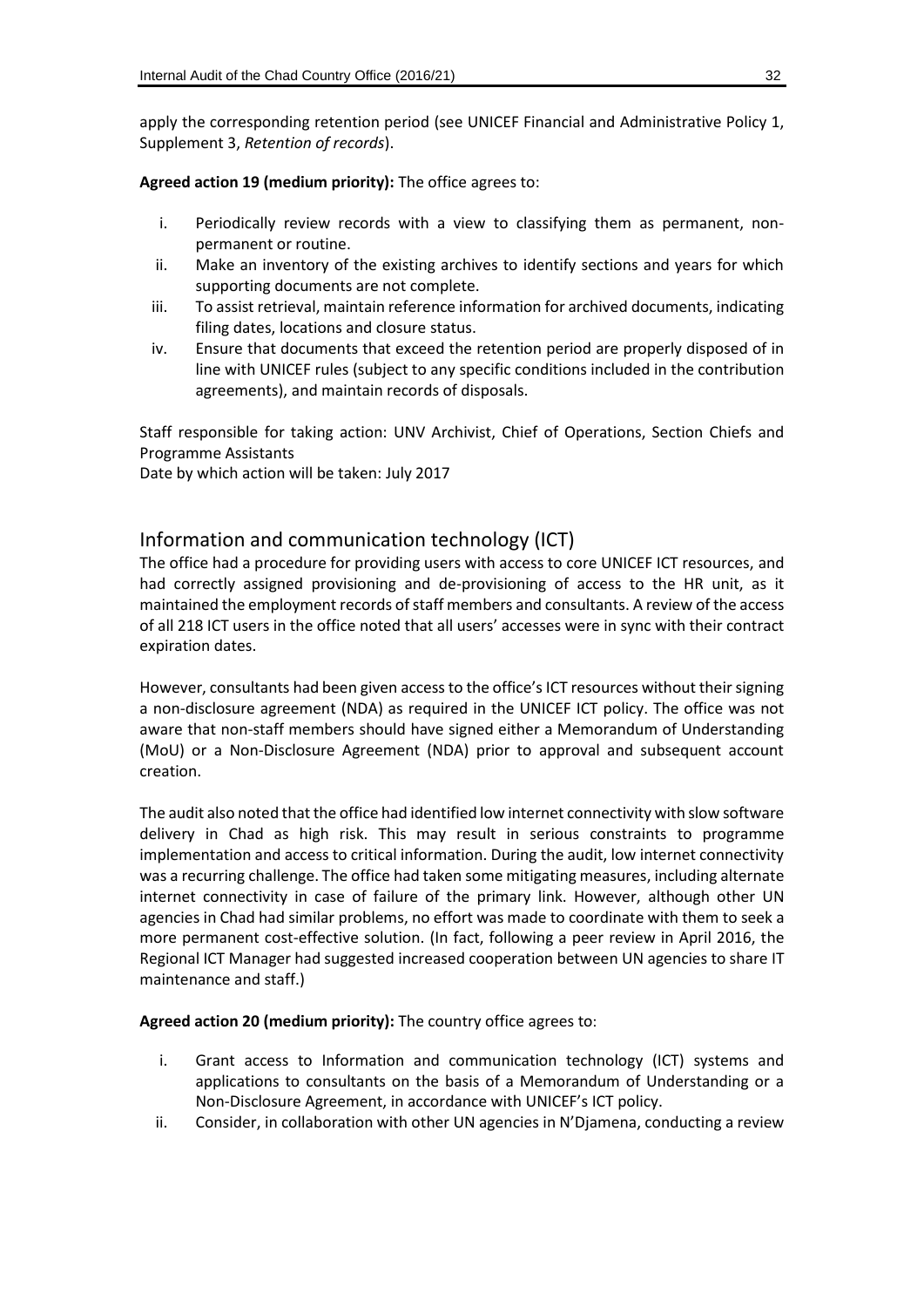of cost and benefits of procuring larger  $VSAT^{24}$  equipment that can provide better internet services to the participating agencies.

iii. As recommended in the Regional ICT Manager's peer-review report, consider sharing maintenance costs of ICT equipment as well as IT staff among UN agencies.

Staff responsible for taking action: ICT Specialist Date by which action will be taken: April 2017

-

 $24$  VSAT stands for very small aperture terminal – a satellite ground station with a small antenna that is used where communications are poor or unreliable and when no adequate internet service provider is available.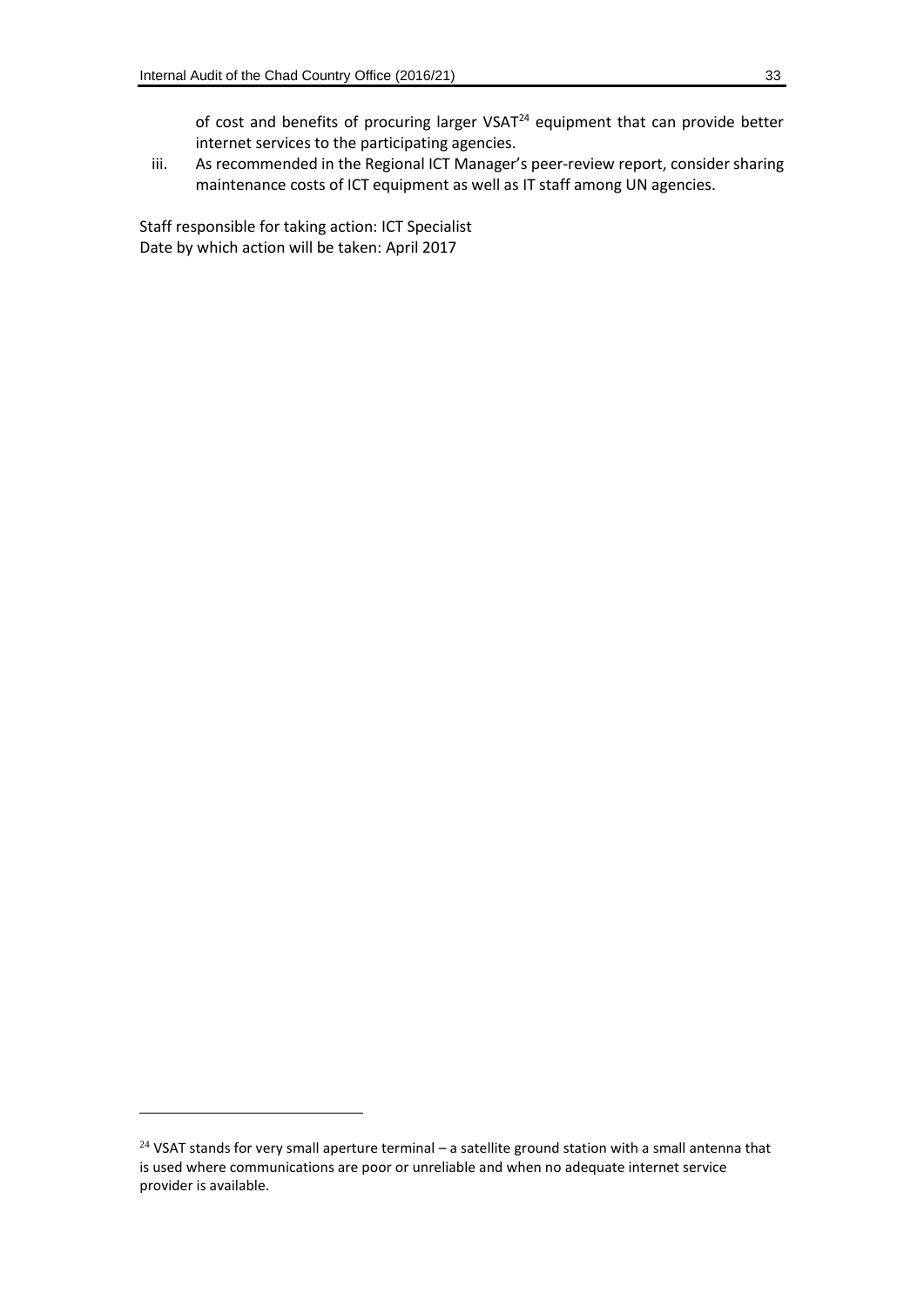## Annex A: Methodology, and definition of priorities and conclusions

The audit team used a combination of methods, including interviews, document reviews, and testing samples of transactions. The audit compared actual controls, governance and risk management practices found in the office against UNICEF policies, procedures and contractual arrangements.

OIAI is firmly committed to working with auditees and helping them to strengthen their internal controls, governance and risk management practices in the way that is most practical for them. With support from the relevant regional office, the regional office reviews and comments upon a draft report before the departure of the audit team. The Representative and their staff then work with the audit team on agreed action plans to address the observations. These plans are presented in the report together with the observations they address. OIAI follows up on these actions and reports quarterly to management on the extent to which they have been implemented. When appropriate, OIAI may agree an action with, or address a recommendation to, an office other than the auditee's (for example, a regional office or HQ division).

The audit looks for areas where internal controls can be strengthened to reduce exposure to fraud or irregularities. It is not looking for fraud itself. This is consistent with normal practices. However, UNICEF's auditors will consider any suspected fraud or mismanagement reported before or during an audit, and will ensure that the relevant bodies are informed. This may include asking the Investigations section to take action if appropriate.

The audit was conducted in accordance with the International Standards for the Professional Practice of Internal Auditing of the Institute of Internal Auditors. OIAI also followed the reporting standards of International Organization of Supreme Audit Institutions.

## Priorities attached to agreed actions

- **High:** Action is considered imperative to ensure that the audited entity is not exposed to high risks. Failure to take action could result in major consequences and issues.
- **Medium:** Action is considered necessary to avoid exposure to significant risks. Failure to take action could result in significant consequences.
- **Low:** Action is considered desirable and should result in enhanced control or better value for money. Low-priority actions, if any, are agreed with the regionaloffice management but are not included in the final report.

## Conclusions

The overall conclusion presented in the summary falls into one of four categories:

#### *[Unqualified (satisfactory) conclusion]*